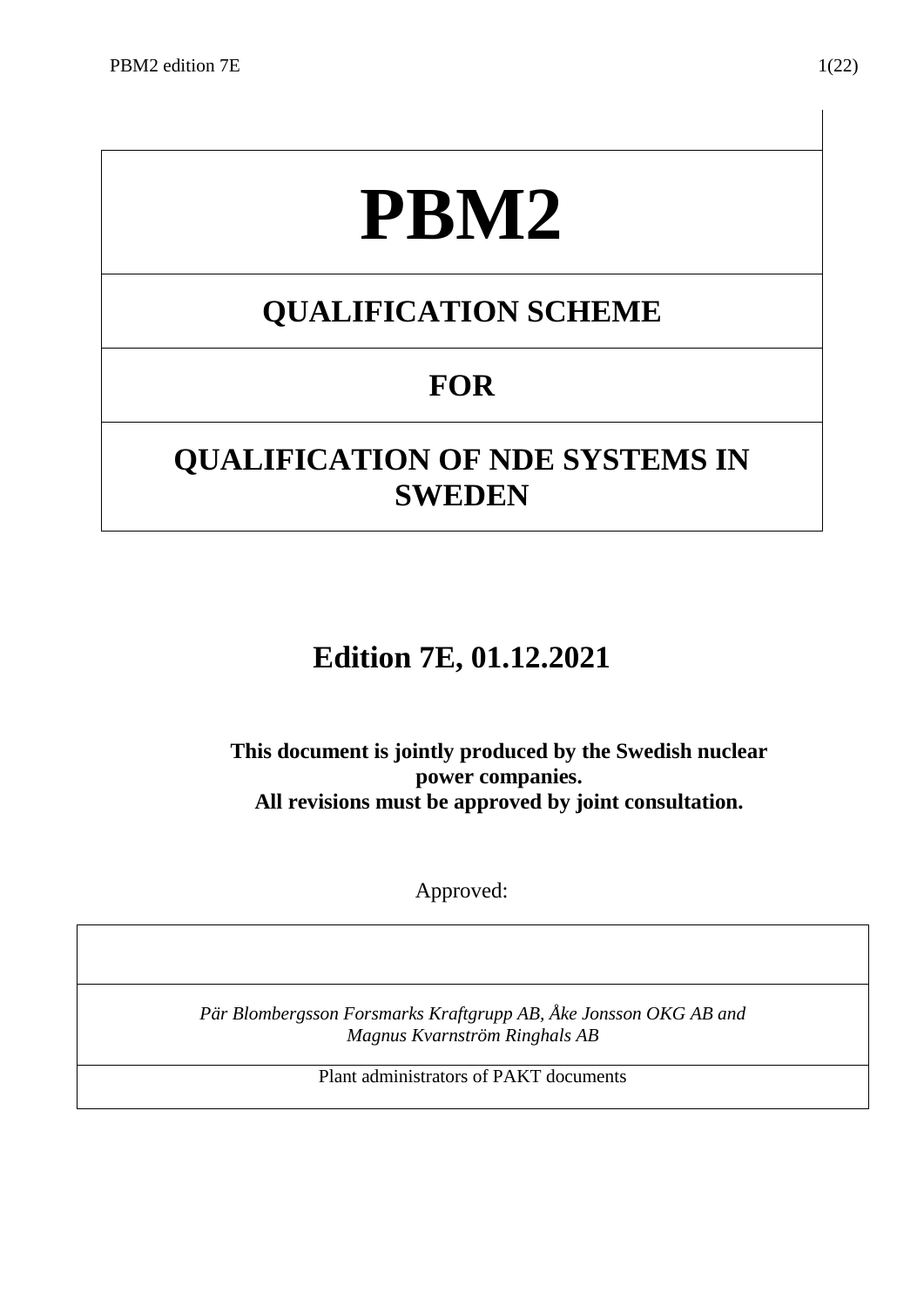| <b>Contents</b> | Page |
|-----------------|------|
|                 |      |

| $\mathbf{1}$                                                                                                                  | Introduction                                                                                                                                                                                                                                                                                                                                                                                                                                                                                                                                                            | 4                                                                                      |
|-------------------------------------------------------------------------------------------------------------------------------|-------------------------------------------------------------------------------------------------------------------------------------------------------------------------------------------------------------------------------------------------------------------------------------------------------------------------------------------------------------------------------------------------------------------------------------------------------------------------------------------------------------------------------------------------------------------------|----------------------------------------------------------------------------------------|
| 1.1                                                                                                                           | Scope                                                                                                                                                                                                                                                                                                                                                                                                                                                                                                                                                                   | $\overline{4}$                                                                         |
| 1.2                                                                                                                           | Requirements                                                                                                                                                                                                                                                                                                                                                                                                                                                                                                                                                            | 5                                                                                      |
| $\overline{2}$<br>2.1                                                                                                         | Definitions<br>Damage Tolerance and Defect Sizes - Definitions and Effect on<br>Qualifications                                                                                                                                                                                                                                                                                                                                                                                                                                                                          | 6<br>6                                                                                 |
| 3                                                                                                                             | The Parties' Areas of Responsibility and Tasks                                                                                                                                                                                                                                                                                                                                                                                                                                                                                                                          | 9                                                                                      |
| 3.1                                                                                                                           | The Licensee                                                                                                                                                                                                                                                                                                                                                                                                                                                                                                                                                            | 9                                                                                      |
| 3.2                                                                                                                           | The Qualification Body (QB)                                                                                                                                                                                                                                                                                                                                                                                                                                                                                                                                             | 11                                                                                     |
| 3.3                                                                                                                           | The Accredited Laboratory (AL)                                                                                                                                                                                                                                                                                                                                                                                                                                                                                                                                          | 12                                                                                     |
| 3.4                                                                                                                           | The Accredited Inspection Body (AB)                                                                                                                                                                                                                                                                                                                                                                                                                                                                                                                                     | 14                                                                                     |
| $\overline{4}$<br>4.1<br>4.2<br>4.3<br>4.4<br>4.5<br>4.6<br>4.7<br>4.8<br>4.9<br>4.10<br>4.11<br>4.12<br>4.13<br>4.14<br>4.15 | Qualification - In-Service Inspection<br>General<br>Prerequisites for Qualification<br><b>Test Specimens</b><br><b>Inspection Procedure</b><br><b>Technical Justification</b><br><b>Qualification Procedure</b><br>Practical Demonstrations for Procedure and Equipment Qualification 18<br><b>Personnel Qualification</b><br><b>System Qualification</b><br>Requalification<br><b>Reporting of Results</b><br><b>Experience Feedback</b><br>Deviations<br>Appeals<br>Assessment that the Conditions of Qualified Inspection Systems are<br><b>Maintained over Time</b> | 15<br>15<br>15<br>16<br>17<br>18<br>18<br>19<br>19<br>19<br>20<br>20<br>20<br>20<br>21 |
| 5                                                                                                                             | Qualification - Repair, Manufacture and Installation                                                                                                                                                                                                                                                                                                                                                                                                                                                                                                                    | 22                                                                                     |
| 5.1                                                                                                                           | General                                                                                                                                                                                                                                                                                                                                                                                                                                                                                                                                                                 | 22                                                                                     |
| 5.2                                                                                                                           | Assessment of "Well-Proven"                                                                                                                                                                                                                                                                                                                                                                                                                                                                                                                                             | 22                                                                                     |
| 5.3                                                                                                                           | Scope of Qualification                                                                                                                                                                                                                                                                                                                                                                                                                                                                                                                                                  | 23                                                                                     |
| 6                                                                                                                             | Documentation                                                                                                                                                                                                                                                                                                                                                                                                                                                                                                                                                           | 23                                                                                     |
| 6.1                                                                                                                           | <b>Qualification Dossier</b>                                                                                                                                                                                                                                                                                                                                                                                                                                                                                                                                            | 23                                                                                     |
| 6.2                                                                                                                           | <b>Register of Valid Qualifications</b>                                                                                                                                                                                                                                                                                                                                                                                                                                                                                                                                 | 23                                                                                     |
| 6.3                                                                                                                           | <b>Test Specimen Register</b>                                                                                                                                                                                                                                                                                                                                                                                                                                                                                                                                           | 23                                                                                     |
| 7                                                                                                                             | References                                                                                                                                                                                                                                                                                                                                                                                                                                                                                                                                                              | 24                                                                                     |
|                                                                                                                               |                                                                                                                                                                                                                                                                                                                                                                                                                                                                                                                                                                         |                                                                                        |

#### **List of Appendix**

1 Process description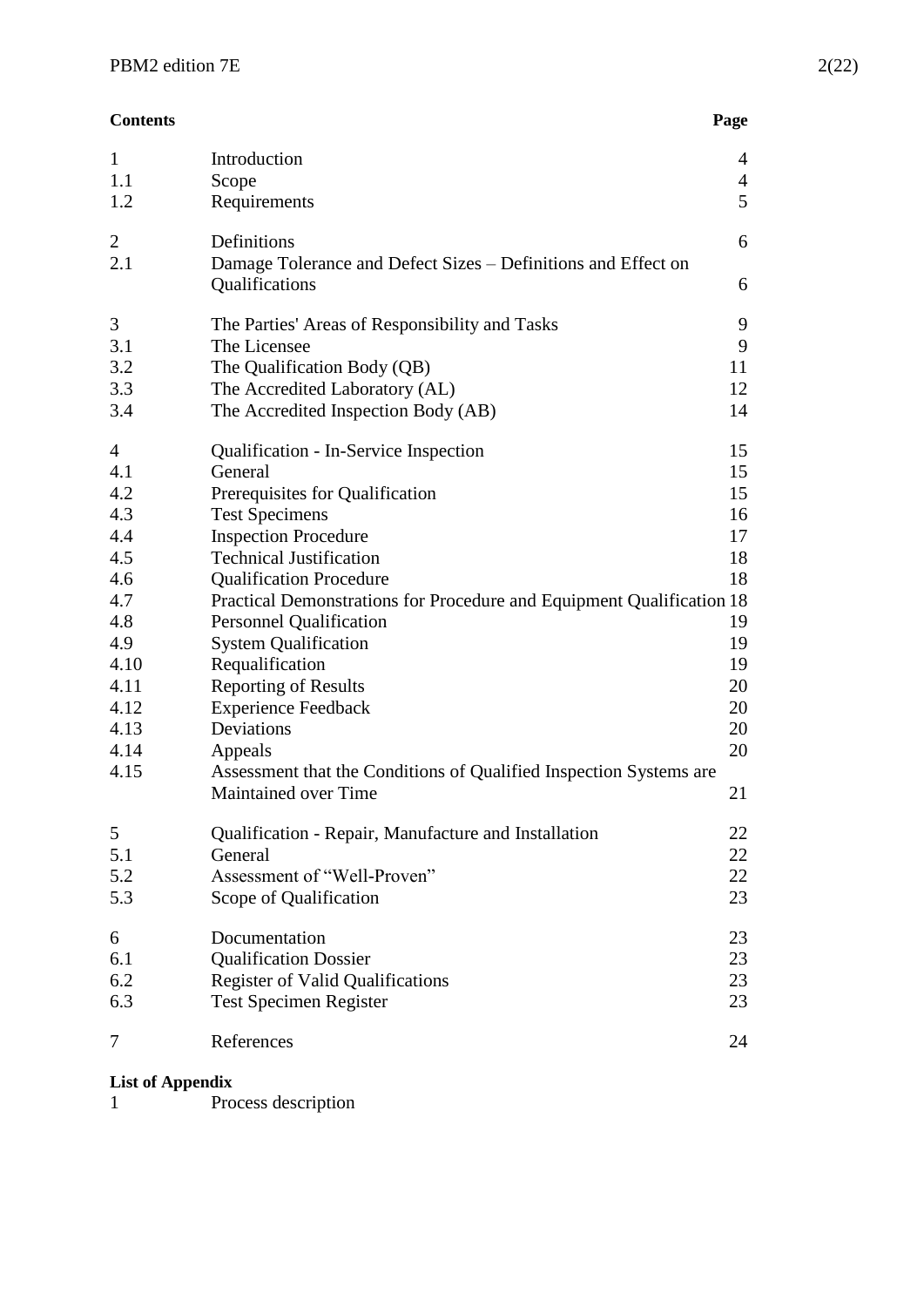# **Revision list**

| Ed.            | <b>Reason for change/affected parts</b>                      | <b>Exec</b><br>(sign/org) | <b>Issued</b><br>(dd-mm-yyyy) |
|----------------|--------------------------------------------------------------|---------------------------|-------------------------------|
| 2              | Thorough revision due to the regulation SKIFS 1996:1         |                           | 01/05/1997                    |
|                | issued by the Swedish Nuclear Power Inspectorate             |                           |                               |
|                | regarding revision of "the regulation                        |                           |                               |
|                | SKIFS 1994:1 Mechanical Equipment in Nuclear Plants".        |                           |                               |
|                | Revisions due to aspects from review of issue 1 performed    |                           |                               |
|                | by licensees and SAQ Kontroll AB Kärnteknik.                 |                           |                               |
| 3              | Revised due to experience and comments from nuclear          |                           | 01/11/1999                    |
|                | plant owners and SQC, as well as new data from ENIQ.         |                           |                               |
| $\overline{4}$ | Revision due to new regulations issued by the Swedish        |                           | 01/04/2001                    |
|                | Nuclear Power Inspectorate for mechanical components in      |                           |                               |
|                | nuclear power plants, SKIFS 2000:2, that replaces SKIFS      |                           |                               |
|                | 1994:1.                                                      |                           |                               |
| 5              | Total review.                                                |                           | 23/01/2014                    |
|                |                                                              |                           |                               |
| 6              | Total review.                                                |                           | 01/09/2016                    |
|                | In this revision, what was previously a, to PBM2, parallel   |                           |                               |
|                | description of the qualification process named "Manual of    |                           |                               |
|                | the Qualification Process" is removed and selected parts     |                           |                               |
|                | are instead introduced in this edition of PBM2.              |                           |                               |
|                |                                                              |                           |                               |
|                | A consequence of the above is that section 3 in appendix 1   |                           |                               |
|                | has been replaced with a reference to the new SQC            |                           |                               |
|                | document named "Qualify NDE System". A document              |                           |                               |
|                | which gives a more detailed description than previously of   |                           |                               |
|                | the requirements on a qualification given by the             |                           |                               |
|                | qualification body.                                          |                           |                               |
|                |                                                              |                           |                               |
|                | Section 3.3.1 which gives a description of the requirements  |                           |                               |
|                | on inspection laboratories for accreditation and third-party |                           |                               |
|                | status has been updated.                                     |                           |                               |
|                |                                                              |                           |                               |
|                | A new section (4.14) has been introduced, describing         |                           |                               |
|                | "Assessment that the conditions of qualified inspection      |                           |                               |
|                | systems are maintained over time".                           |                           |                               |
|                | Total review.                                                |                           |                               |
| $\tau$         |                                                              |                           | 01/12/2021                    |
|                | Updated due to experiences from qualifications and           |                           |                               |
|                | inspections as well as updated ENIQ documents.               |                           |                               |
|                |                                                              |                           |                               |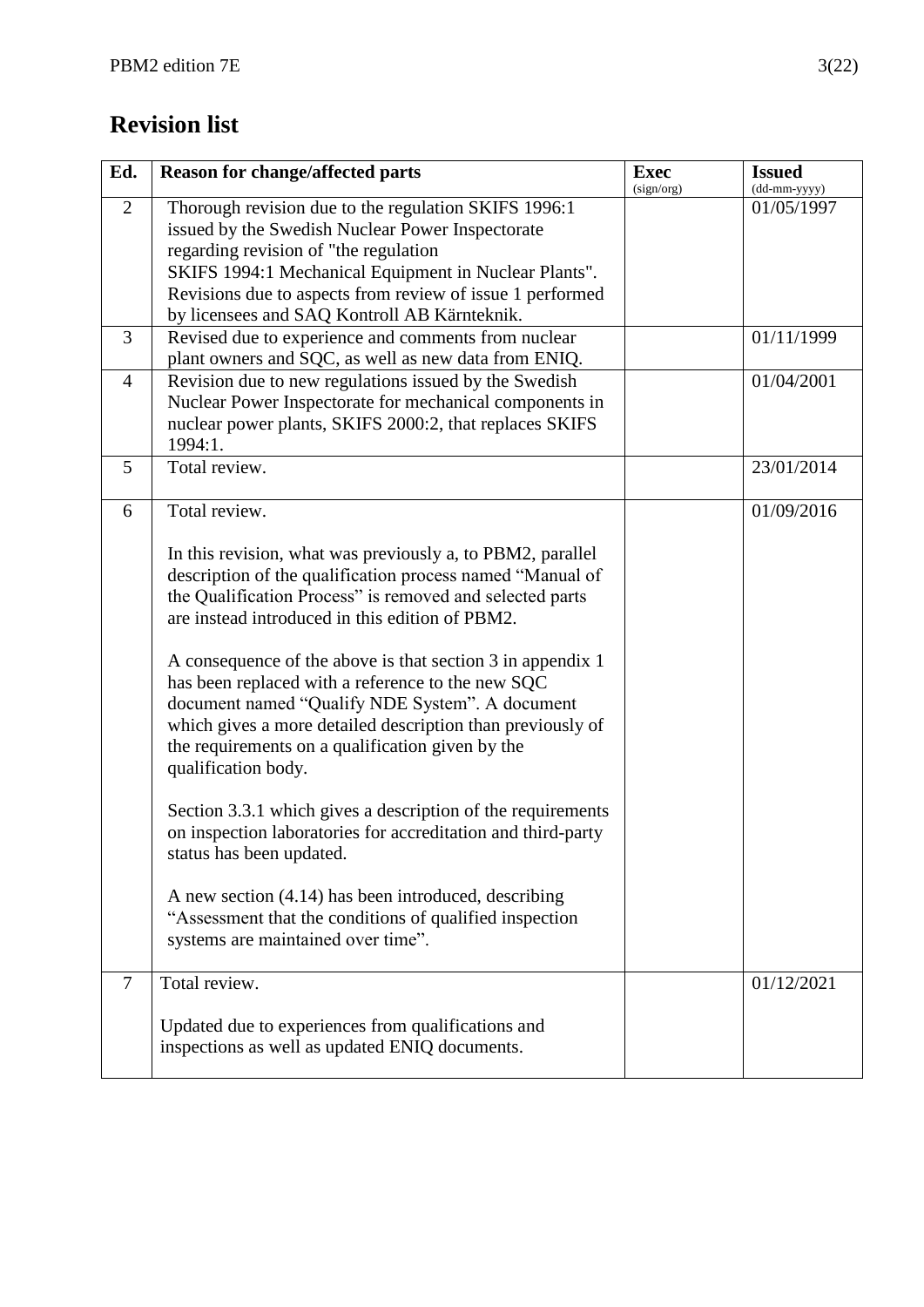# <span id="page-3-0"></span>**1 Introduction**

#### <span id="page-3-1"></span>**1.1 Scope**

The qualification scheme (PBM 2) represents the licensees' overall requirements for performing qualification of inspection systems in accordance with the requirements stated in SSMFS 2008:13 [1], hereinafter called the *regulations*. In addition to the regulations, PBM2 is based on ENIQ's European Methodology document [2].

PBM 2 contains definitions of key terminology, directions for the distribution of work and responsibilities between the parties involved, a description of how to perform a qualification and guidelines for the assessment of qualifications. It also includes quality assurance requirements for the qualification body and basic requirements for inspection personnel, procedures and equipment that are to be qualified.

To summarise, it is the intention of the licensees that PBM 2 is to be the guideline interpretation of the regulations for qualification.

In terms of requirements, the content of PBM 2 concentrates on *what* is to be done. *How* qualification is performed is covered by a *qualification process;* see Appendix 1.

In the qualification process as per appendix 1, the main group "Qualify NDE system" is not described. For description of these activities, the SQC document "Qualify NDE System" [3] is referred to. SQC is responsible for ensuring that the document [3] reflects the current requirements for qualification. Alterations must be communicated via THAG ÅK and the current edition must be accessible on SQC's website.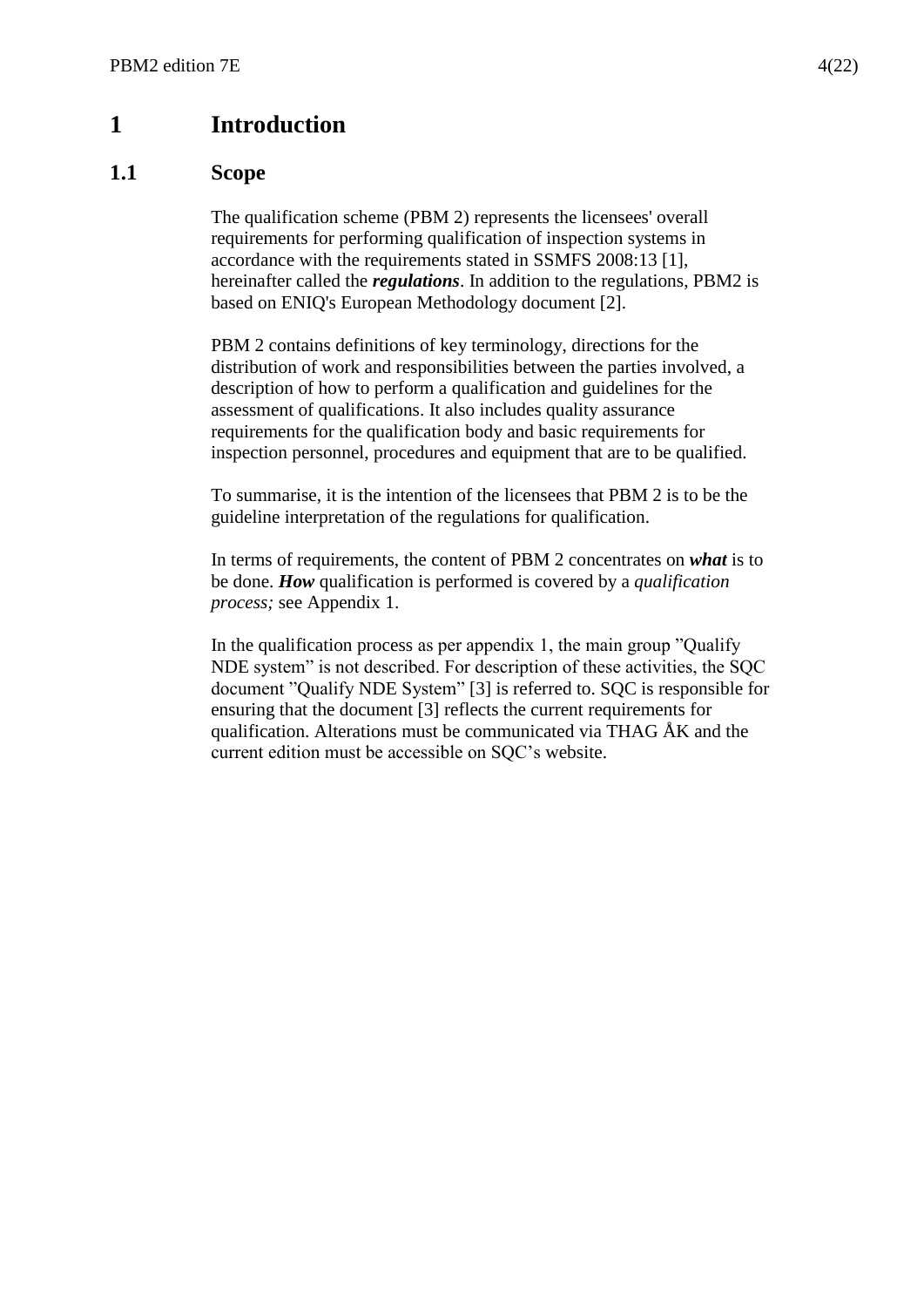## <span id="page-4-0"></span>**1.2 Requirements**

#### **1.2.1 Requirements for In-Service Inspection**

Chapter 3, section 11 of SSMFS 2008:13 [1] contains the following information about qualification for in-service inspection:

"Non-destructive examination (NDE) of reactor pressure vessels and mechanical components in Inspection Groups A and B shall be performed with inspection systems which have been *qualified* to reliably detect, characterise and size defects which can occur in the types of components in question.

However, sizing needs not to be included in the qualification if repair or replacement work is performed when defects are detected. The repair or replacement can be done without prior analysis of safety margins according to chapter 2 section 6.

The licensee is responsible for ensuring that such *qualification* is monitored and assessed by a body that has an independent and impartial position, appropriate organisation with the technical competence necessary for the task and a quality system that is suitable for the purpose. This body must be approved by the Swedish Radiation Safety Authority."

#### **1.2.2 Requirements for repairs, manufacturing and installation**

Regarding inspection of repairs, manufacturing and installation, chapter 4, section 10 states:

"Non-destructive testing in connection with inspections under section 8 must be performed either with

 well-proven inspection systems that from experience have shown to be able to reliably detect and characterise the defects and imperfections that repair, manufacturing and installation processes can give rise to, or inspection systems that can be adequately assessed and qualified according to chapter 3 section 11."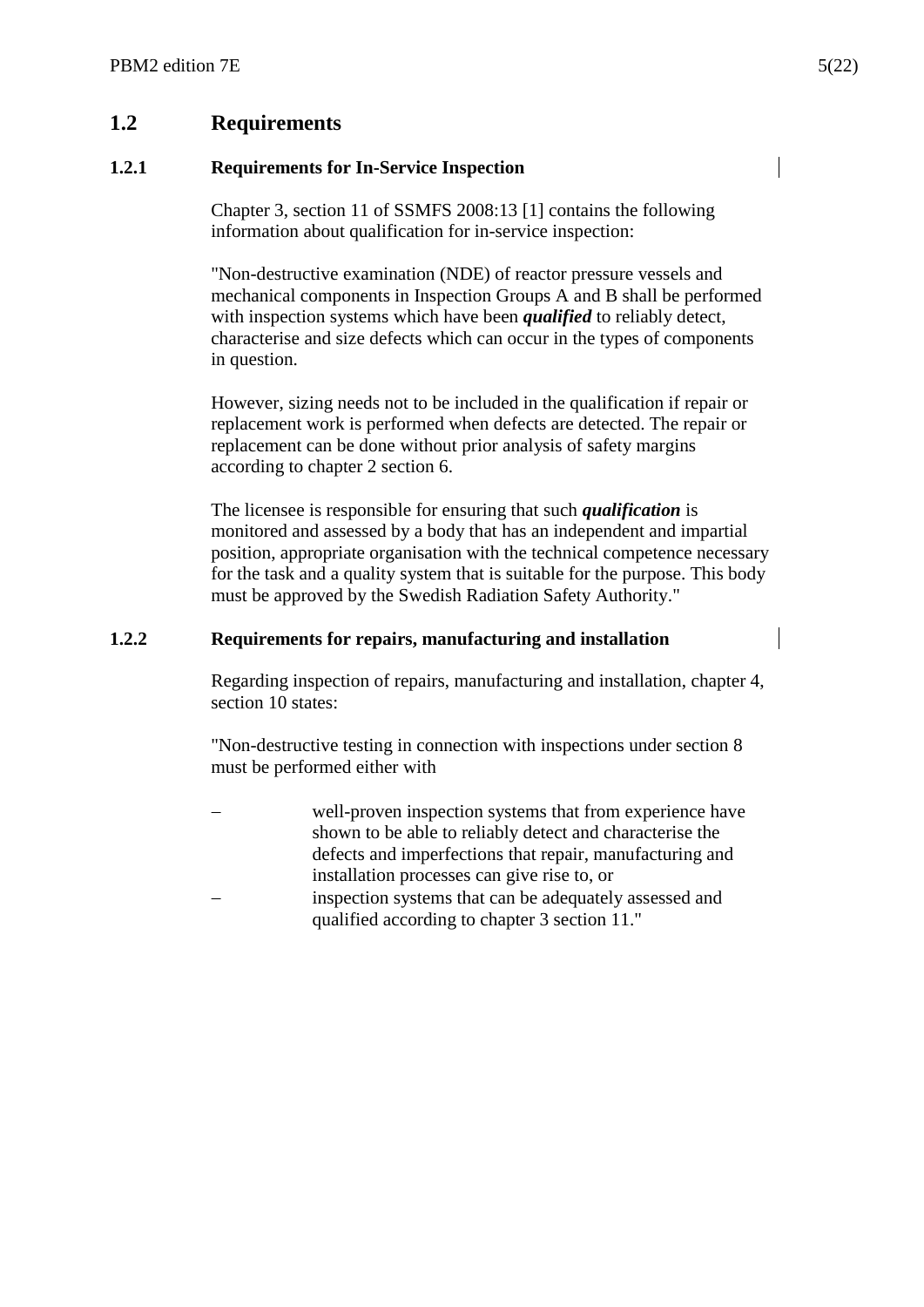# <span id="page-5-0"></span>**2 Definitions**

For a list of definitions used in PBM2, refer to PAKT Definitions [4].

#### <span id="page-5-1"></span>**2.1 Damage Tolerance and Defect Sizes – Definitions and Effect on Qualifications**

Section 2.1 gives some clarifications regarding the definitions that are used in describing defect sizes in qualification.

Requirements for inspection programs (inspection groups and inspection intervals) are handled in PBM 1.

#### **2.1.1 Damage tolerance analysis**

An analysis that takes into account the relevant KFM, load data and damage mechanism and which determines a component's damage tolerance, i.e. time until an actual or postulated defect reaches acceptable defect size.

The damage tolerance analysis is performed in order to determine the defect sizes that the qualified inspection system should be able to detect, characterise and size. The damage tolerance analysis is reviewed and approved by an accredited inspection body (AB).

#### **2.1.2 Acceptable defect size**

The largest defect geometry for which satisfactory safety margins for operation are deemed to exist in accordance with applicable regulations and standards.

Acceptable defect size is determined by a damage tolerance analysis.

#### **2.1.3 Qualification defect**

A selected defect size used as input data for a specific qualification, generally acceptable defect size reduced with the growth calculated to occur under prevailing operating conditions between two consecutive inspections.

Qualification defects normally come from the damage tolerance analysis and may vary depending on inspection interval.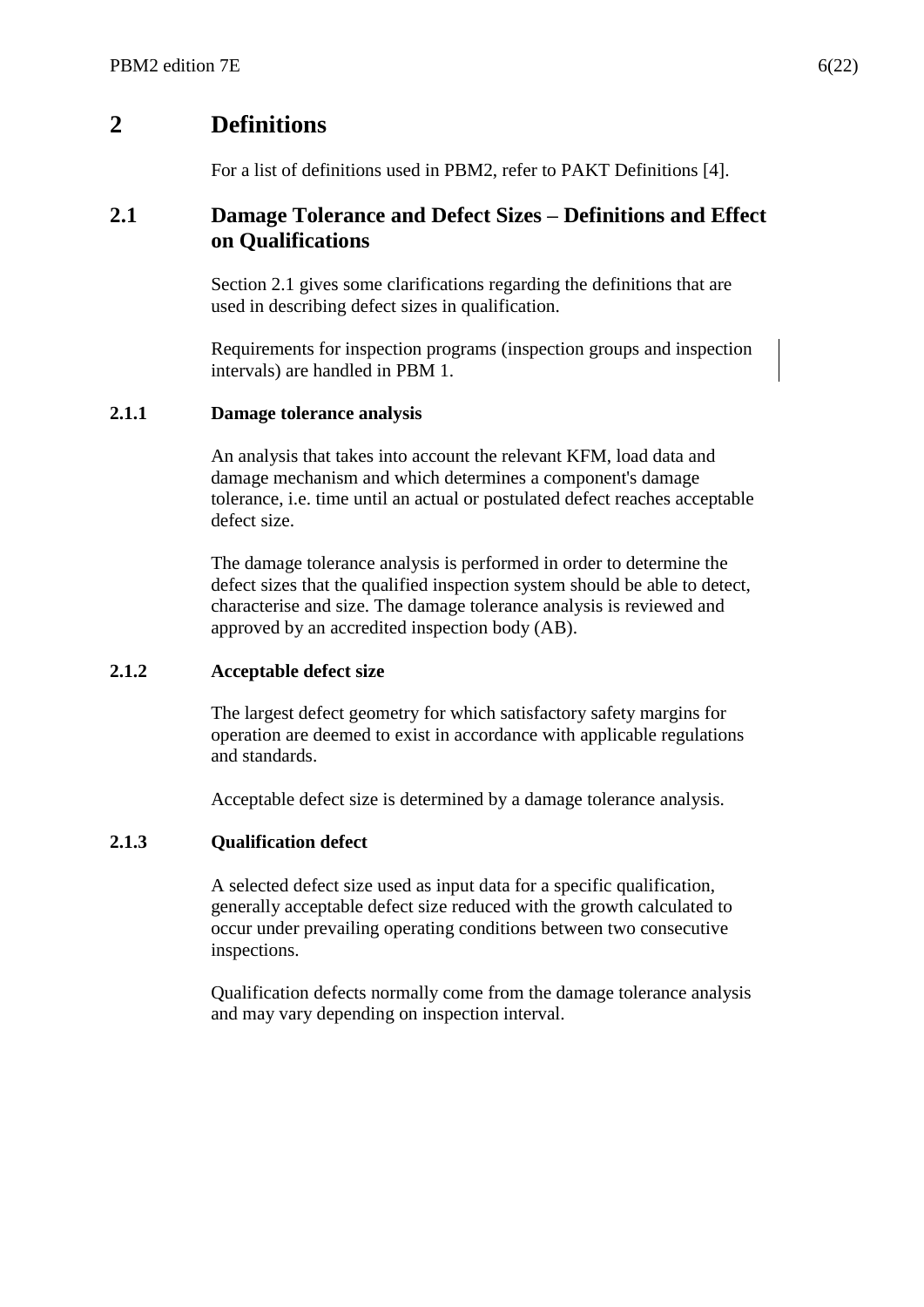#### **2.1.4 Detection target**

The smallest defect (defined by the parameters depth, length, width, crack opening, depending on inspection method) that the chosen inspection system with certainty shall be able to detect, characterise and, where appropriate, size.

The detection target is generally determined with the damage tolerance analysis as a basis and determined so that it is equal to or less than the qualification defect, often reduced by the tolerance for sizing.

The value of this tolerance is of greatest significance when determining a new inspection interval after a defect has been detected. The tolerance should be kept as low as possible in order to increase the possibility of keeping to the planned interval even after inspection with a detected defect.

#### **2.1.5 Example of determining inspection interval when a defect has been detected**

Figure 1 shows an example of a crack propagation diagram showing the connection between permitted defect growth and inspection interval with a detected defect ≤ detection target as a starting point. When performing an inspection in the plant and confirming that there are no defects, including measurement tolerance, greater than the *qualification defect***,** that defect size can then be used as a starting point for determining the new inspection interval.

If, after an inspection in the plant, there is a reported defect greater than the detection target, the basis for determining the new inspection interval (max. 10 years) is the reported defect size plus the measurement tolerance, or alternatively another action is taken (e.g. repair).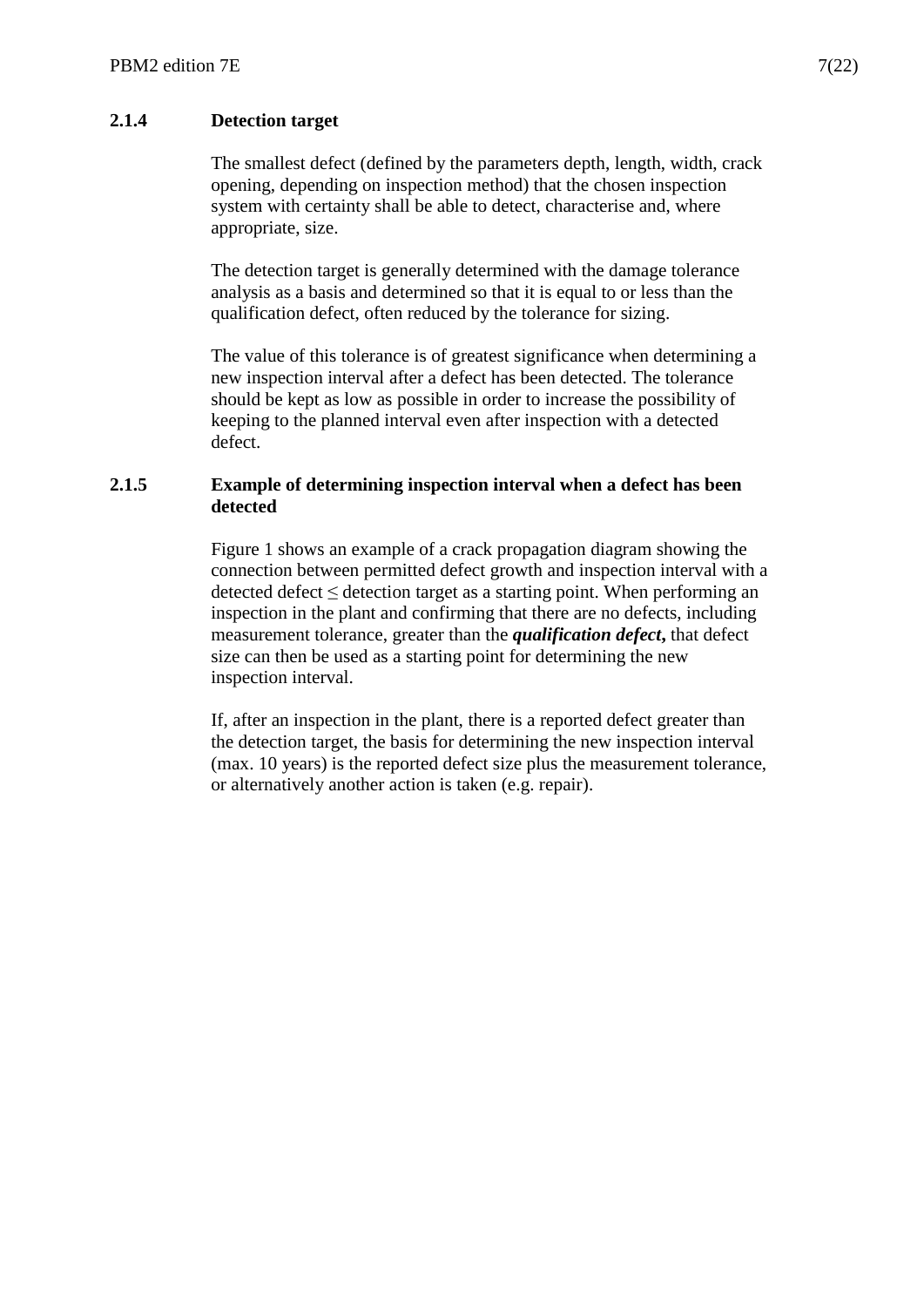

Figure 1. Example of a growth diagram, with associated definitions, for a component with detected defects  $\leq$  detection targets. The permitted inspection interval is then calculated between the detection target and the acceptable defect size.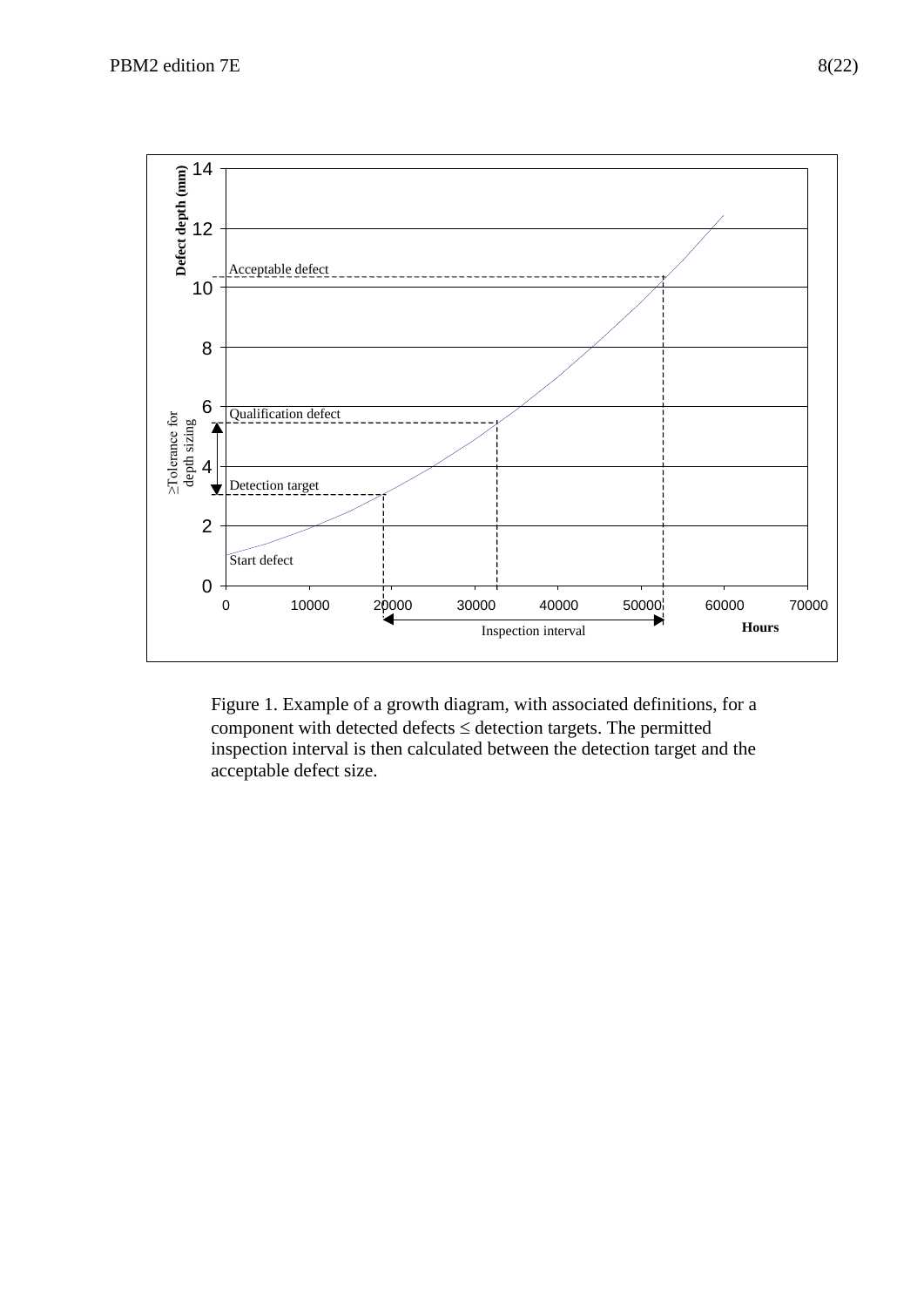# <span id="page-8-0"></span>**3 The Parties' Areas of Responsibility and Tasks**

#### <span id="page-8-1"></span>**3.1 The Licensee**

The licensee is responsible for ensuring that In-Service Inspection is performed in accordance with the requirements given in the regulations. This includes ensuring that inspection of components in inspection groups A and B as well as stated objects in the reactor vessel is performed with qualified inspection systems. To fulfil the requirements in this respect, the licensee must:

- Contract inspection companies accredited for their task, socalled accredited laboratories (AL) in third-party status.
- Have detailed knowledge of the inspection conditions for all relevant components and areas. This involves knowledge of materials, dimensions, manufacturing methods, accessibility for inspection and essential MTO (man, technology, and organisation) factors. It also includes knowledge of repairs and other deviations from the intended design or manufacture.
- Produce a relevant defect and structural integrity analysis including a damage tolerance analysis and a defect description, for each inspection object/area included in the qualification. The licensee may also choose *not* to use a defect and structural integrity analysis as a basis for the qualification. Instead, the qualification can be designed as a performance test, where the qualification parameters (detection targets, tolerances etc.) are determined based on the expected performance of the inspection system. In this case the corresponding DoS must be produced before inspection in the plant is performed.
- Specify detection targets for each inspection object/area included in the qualification.
- Carry out required investigations in connection with inspection for repairs, manufacturing or installation, to determine if the inspection systems in question can be regarded as well-proven, and when required, analyse and assess the scope and direction of the qualification required.
- Order qualification by a qualification body (QB). Technical descriptions and purpose of the inspection, qualification documentation and time schedules must be included with the order to the applicable extent.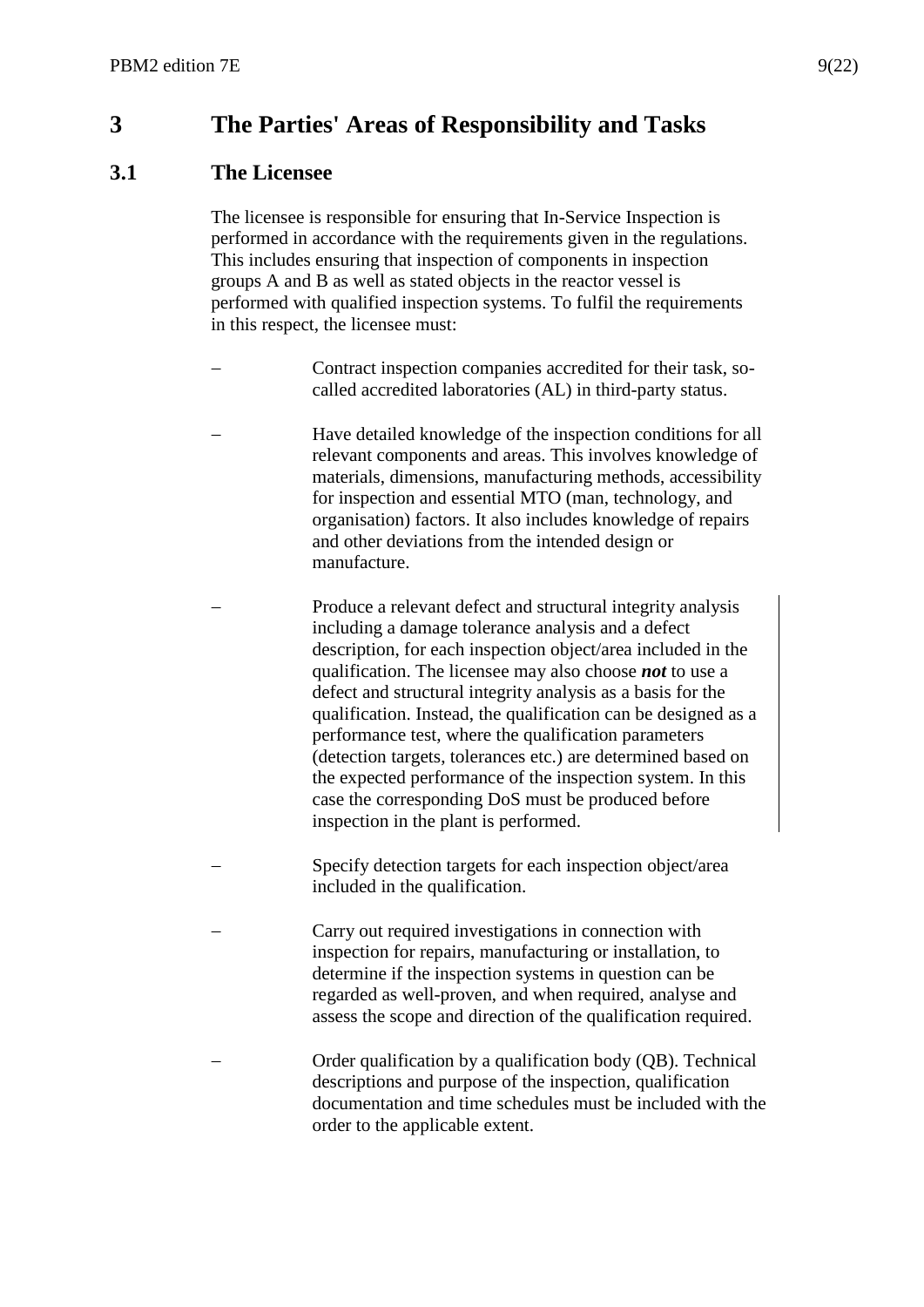- Support the accredited laboratory (AL) in its work of producing procedures, technical justifications (TJ) and other documents in its preparations for the qualification. The licensee must actively participate in all contact between AL and QB.
- When inspection is performed in the plant, ensure that AL reports any technical deviations, i.e. if the inspection is not in agreement with the qualified inspection procedure/technique. The licensee must report such deviations to QB for assessment.
- At inspection in the plant, ensure that AL reports any inspection scope related deviations, such as inspection limitations. The licensee must report such deviations to the accredited inspection body (AB) for assessment.
- Non-disclosure agreements shall be established with all external parties.
- Requirements for export control shall be considered.

The licensee is responsible for ensuring that in-service inspection fulfils the requirements of the regulations. It is the responsibility of the licensee to divide objects into inspection groups, assign the inspection objects' inspection intervals and also report damage tolerance for relevant components. These tasks are, however, not directly related to qualification activities and are governed in detail by PBM1. Review is performed by AB.

In connection with in-service inspection/qualification, the licensee must provide the following data to AB:

- Inspection program with the scope of inspection. That the inspection is performed with a qualified inspection system (qualification certificate).
- Inspection results, scope and any deviations at the in-service inspection.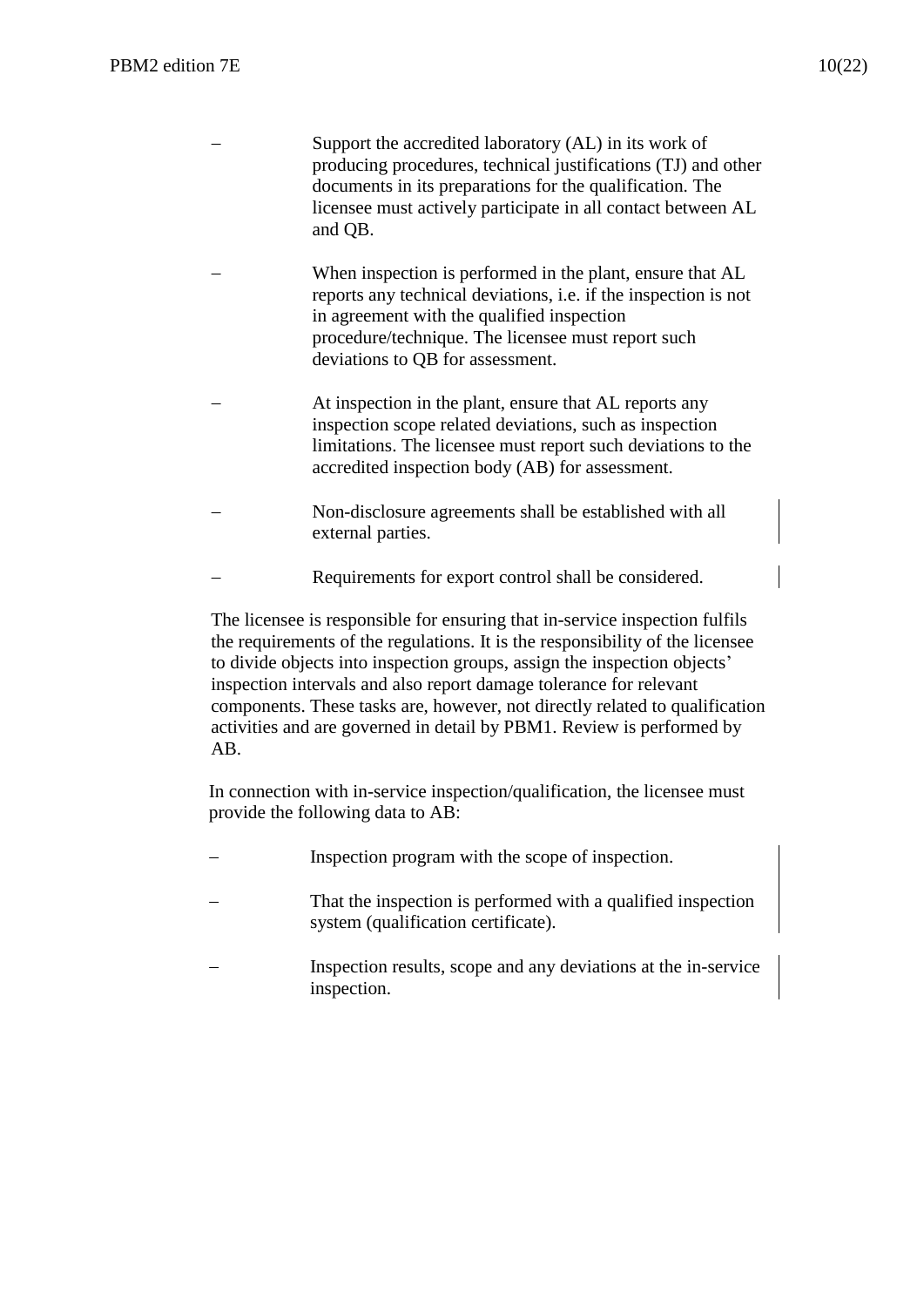## <span id="page-10-0"></span>**3.2 The Qualification Body (QB)**

The qualification body (QB) supervises and assesses qualification of NDE systems in accordance with the requirements given in SSMFS 2008:13.

QB has the following areas of responsibility and tasks, these must be guided by technical instructions:

- Preparation of qualification procedure and qualification dossier.
- Review of submitted qualification documents, including technical justifications.
- Test specimens, specification of defects, requirements for procurement, handling, secrecy, test specimen data base and fingerprint of test specimen.
- Suppliers of test specimens; approval of defect simulation technology including handling of deviations.
- The performance of qualification of procedures, equipment, personnel and systems.
- Preparation, revision and withdrawal of qualification certificates, including distribution to the licensee and AL.
- Storage of qualification certificates in a certificate database.
- Handling of deviations.

There must be instructions for maintaining confidentiality regarding customers' (AL, the licensee) commercial information, blind and open test specimens, qualification documentation, and qualification results. At the qualification body, there must be individual non-disclosure agreements in place for all personnel, both permanent and temporary employees. The instructions must clarify what information is deemed to be confidential and who should have access to it, including what confidential information temporary staff may have access to. Non-disclosure agreements shall be established with all external parties.

Requirements for export control shall be considered.

There must be routines in place to ensure that unauthorised personnel and personnel taking part in the qualification cannot take information in any form away from the qualification body's premises. There must also be routines regarding the handling of information stored on computer media (hard disc or similar).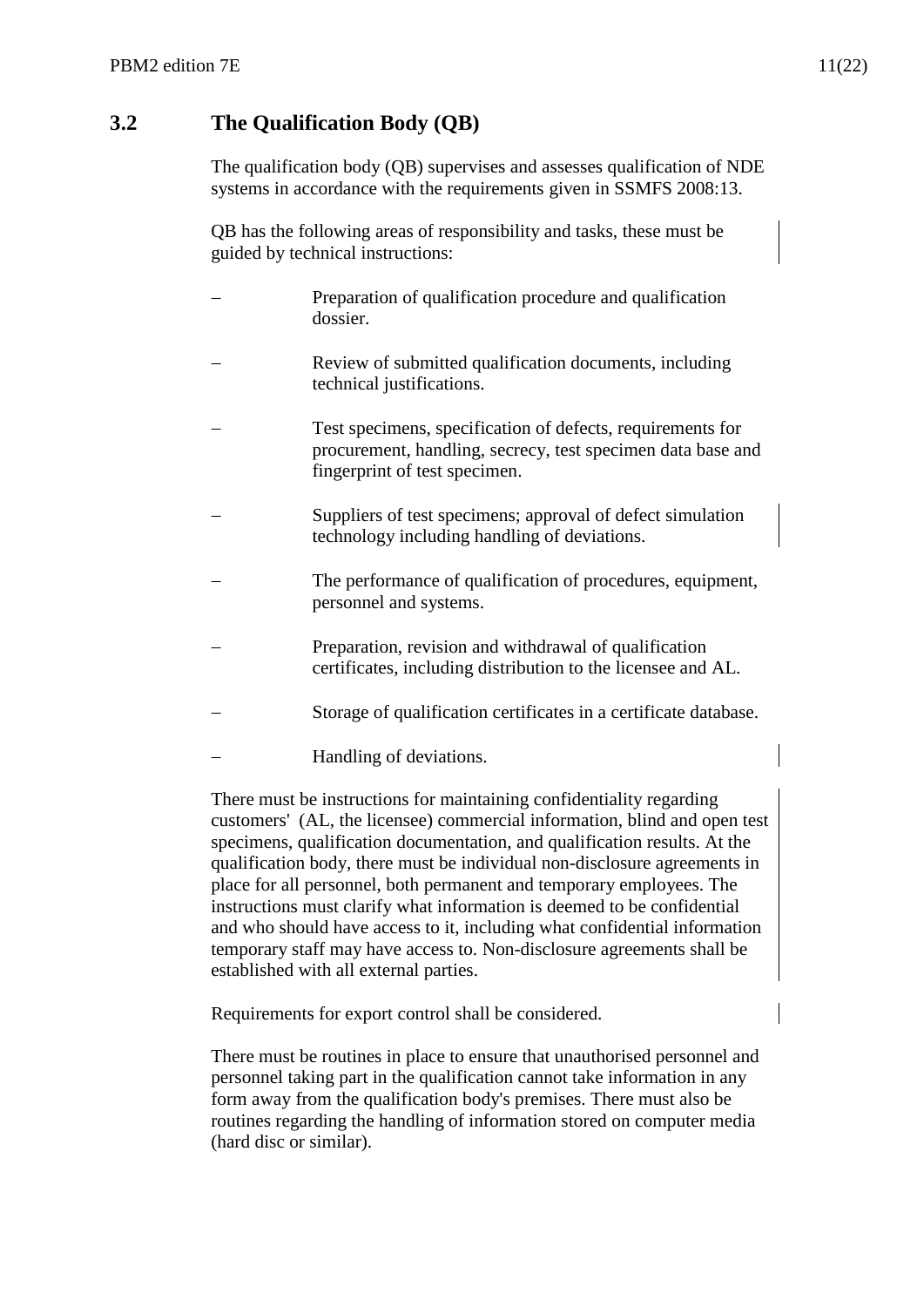# <span id="page-11-0"></span>**3.3 The Accredited Laboratory (AL)**

The accredited laboratory (AL) carries out in-service inspection in the licensee's plant with qualified inspection systems, and must:

| Provide the equipment, procedures and personnel intended to<br>be used for qualified inspection in the plant.                                                                                                                                                        |
|----------------------------------------------------------------------------------------------------------------------------------------------------------------------------------------------------------------------------------------------------------------------|
| Produce technical justification (TJ) and other requisite<br>qualification documentation related to the qualification. The<br>technical justification must generally comply with the<br>guidelines given in ENIQ Recommended Practice 2 [6].                          |
| Perform work in accordance with a quality assurance system<br>that fulfils the requirements given in EN ISO 9001 or<br>corresponding standard and thereby ensure that requirements<br>for control, performance and documentation of all activities<br>are fulfilled. |
| Notify the company's accreditation and certification to the<br>licensee, QB and AB.                                                                                                                                                                                  |
| During qualification, follow the qualification body's<br>procedures and other instructions, including confidentiality<br>requirements.                                                                                                                               |
| Inform QB and the licensee of changes in equipment,<br>inspection procedures or the tasks of personnel. QB shall<br>assess if there is a need for a supplementary qualification.                                                                                     |
| Before and during inspection in the plant, report any noted<br>technical deviations (procedure, personnel and equipment) as<br>well as scope deviations for the licensee's assessment and<br>further handling.                                                       |
| Non-disclosure agreements shall be established with all<br>external parties.                                                                                                                                                                                         |
| Requirements for export control shall be considered.                                                                                                                                                                                                                 |
|                                                                                                                                                                                                                                                                      |

An AL is permitted to perform qualification without having a commission from a licensee. In such a case, the accredited laboratory assumes the appropriate parts of the licensee's assignments.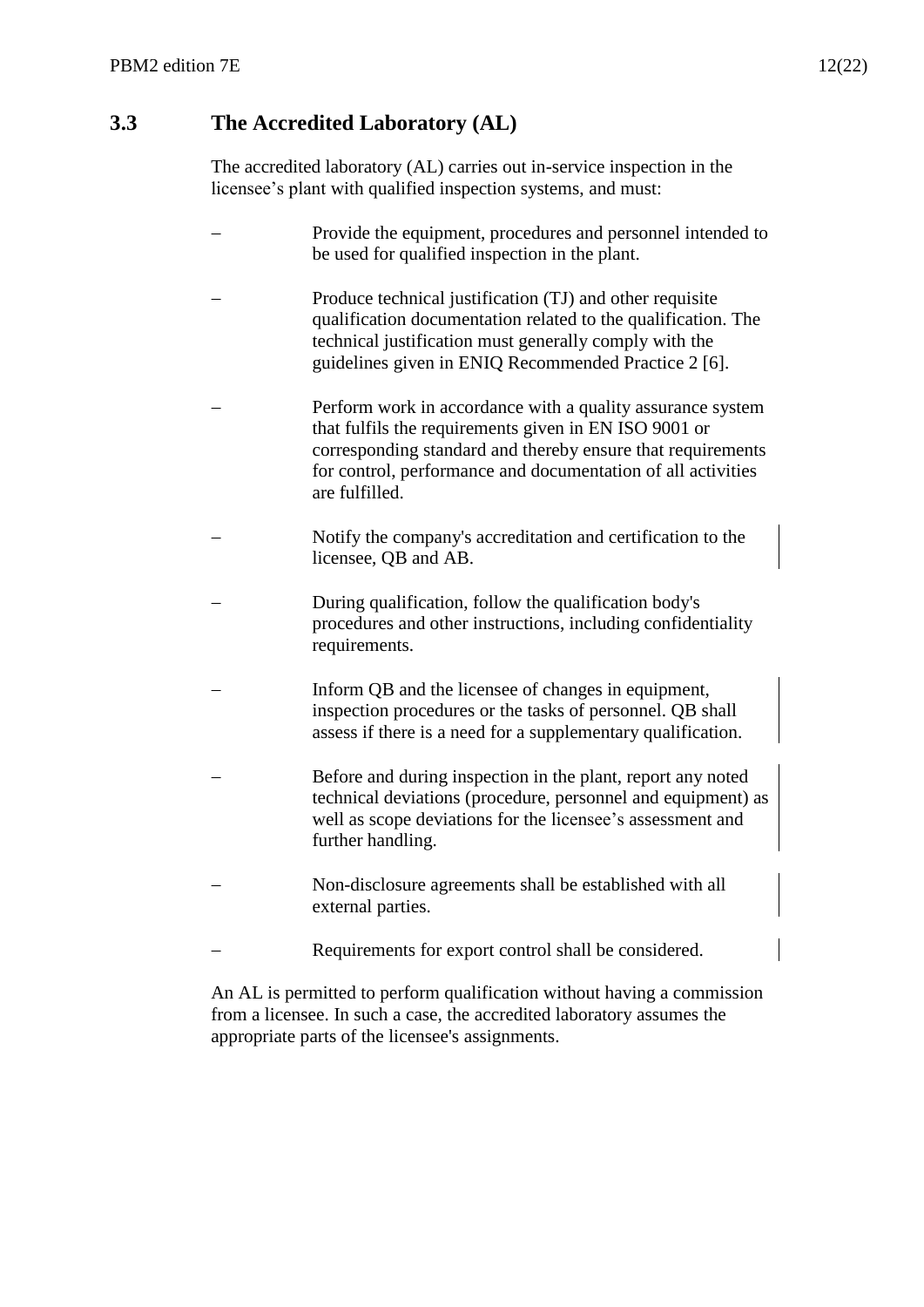#### **3.3.1 Requirements on inspection laboratories for accreditation and thirdparty status**

Requirements on the inspection laboratory's accreditation and third-party status are imposed in accordance with chapter 2 section 7 in SSMFS 2008:13 [1] and SSM2015-5453 [5]:

#### **Swedish laboratories and laboratories outside the EU**

Inspection laboratories performing in-service inspections for which there are requirements imposed on qualified inspection systems in accordance with SSMFS 2008:13 shall be accredited by Swedac in accordance with the Accreditation and Conformity Assessment Act (2011:791) as an Accredited Laboratory (AL). The inspection laboratory must also be deemed by Swedac as holding a third-party status.

#### **Foreign laboratories within the EU**

Inspection laboratories performing in-service inspection for which there are requirements imposed on qualified inspection systems in accordance with SSMFS 2008:13 shall hold a national accreditation in accordance with EN ISO/IEC17025:2005 as an Accredited Laboratory (AL). The inspection laboratory must also be deemed by the national accreditation body or corresponding body as holding a third-party status.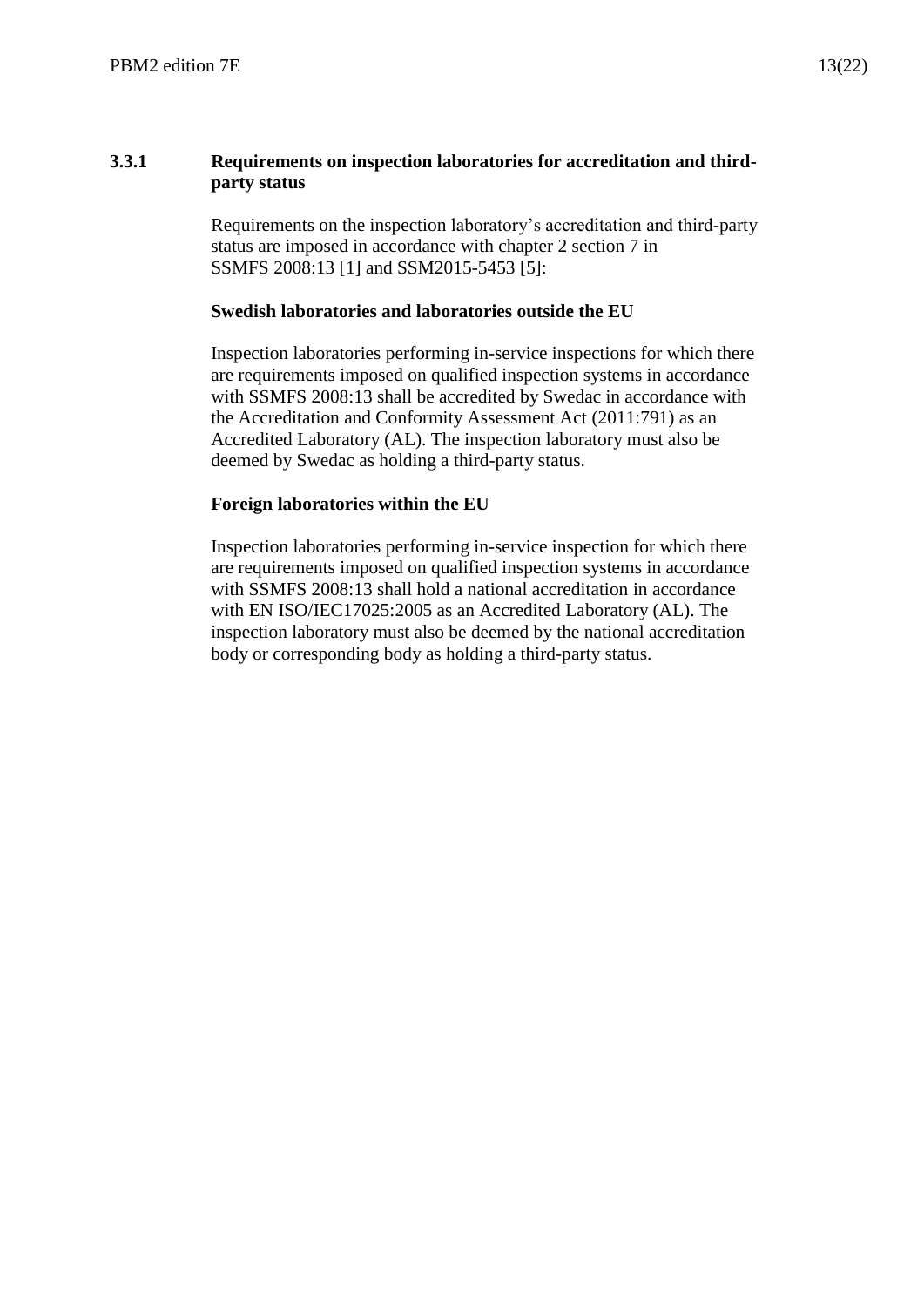## <span id="page-13-0"></span>**3.4 The Accredited Inspection Body (AB)**

The accredited inspection body (AB) has no active role in the qualification, but has tasks connected with in-service inspection carried out at the plant. The following tasks connected with qualification activities are performed by AB:

- Review of the damage tolerance analyses and associated defect and structural integrity analyses (DoS) produced by the licensee.
- Assess performed inspections and certify compliance with the requirements of the regulations. This means that AB shall certify that inspections in the plant are performed with a qualified inspection system by an accredited laboratory holding a third-party status and that result and scope fulfil the inspection programme.
- Review and assess reported inspection deviations with regard to scope of inspection, e.g. inspection limitations.
- For repairs, manufacture or installation, AB shall assess whether or not the inspection system uses a well-proven technique.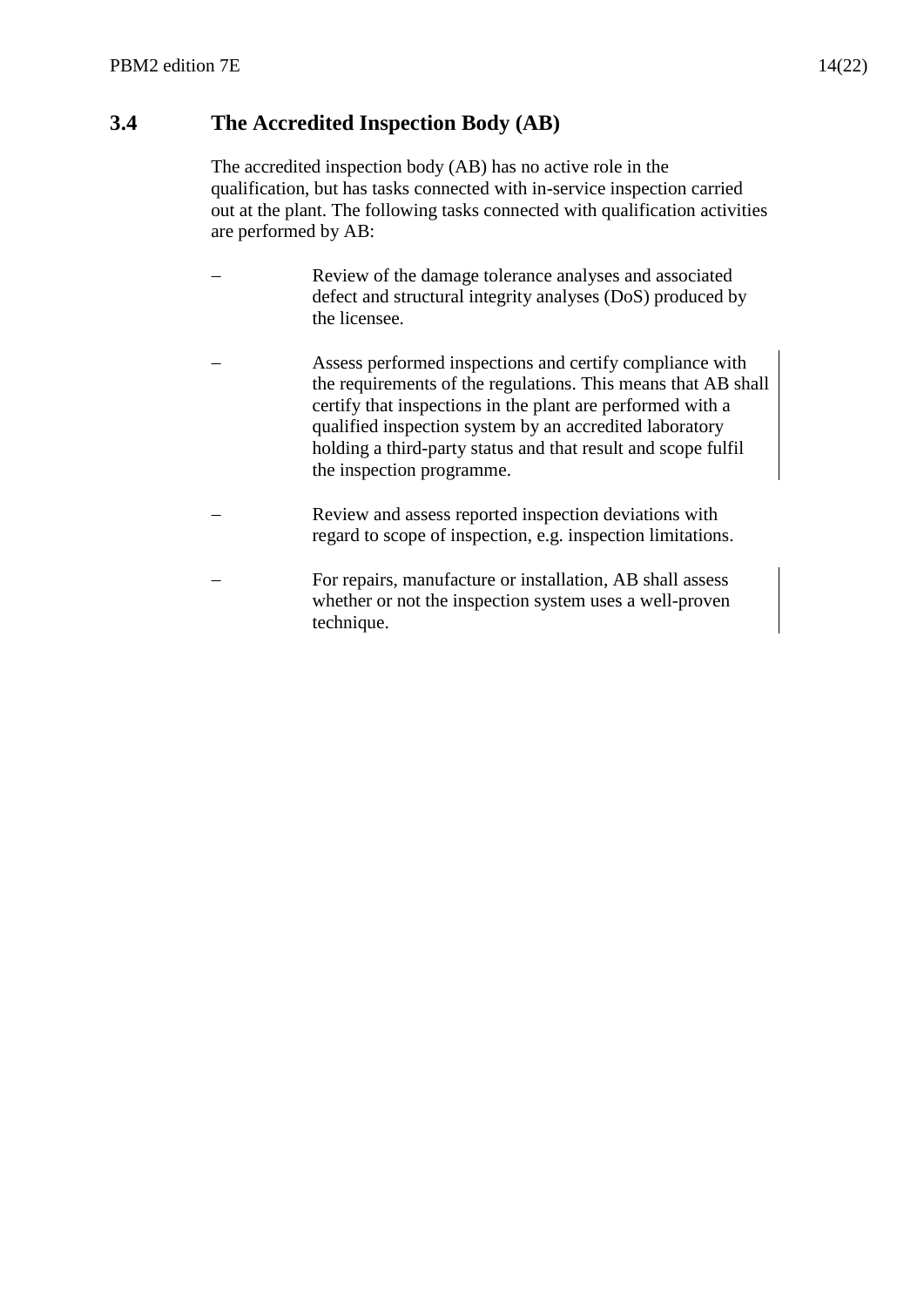# <span id="page-14-0"></span>**4 Qualification - In-Service Inspection**

## <span id="page-14-1"></span>**4.1 General**

In this section, overall instructions are given for qualification for inservice inspection in accordance with SSMFS 2008:13, chapter 3, section 11. Qualification that relates to procedures for inspection of repairs, manufacturing or installation in accordance with SSMFS 2008:13, chapter 4, section 10 is performed to an appropriate extent in accordance with these instructions; see section 5 of this document.

In terms of requirements, the content of PBM 2 concentrates on *what* is to be done. *How* qualification is performed is covered by a *qualification process;* see Appendix 1. The main section "Qualify NDE System" is not described in appendix 1. A description of these activities is given in the SQC document "Qualify NDE system" [3].

Detailed technical instructions for performing qualifications are produced by QB and reviewed and approved by the Swedish Radiation Safety Authority through its regulation of QB.

Unless there are specific reasons otherwise, the same editions of QB's technical instructions valid at the time of procurement continue to apply throughout the qualification.

## <span id="page-14-2"></span>**4.2 Prerequisites for Qualification**

At the start of a qualification project, the licensee's project manager must ensure that quality-assured prerequisites for qualification have been produced, including object-specific information.

The object-specific information should, as a minimum, include:

- Damage tolerance analysis
- Defect and structural integrity analysis
- Procurement documentation
- Qualification documentation

AL (or the licensee) issues a qualification strategy during the procurement.

See more detailed directions in Appendix 1.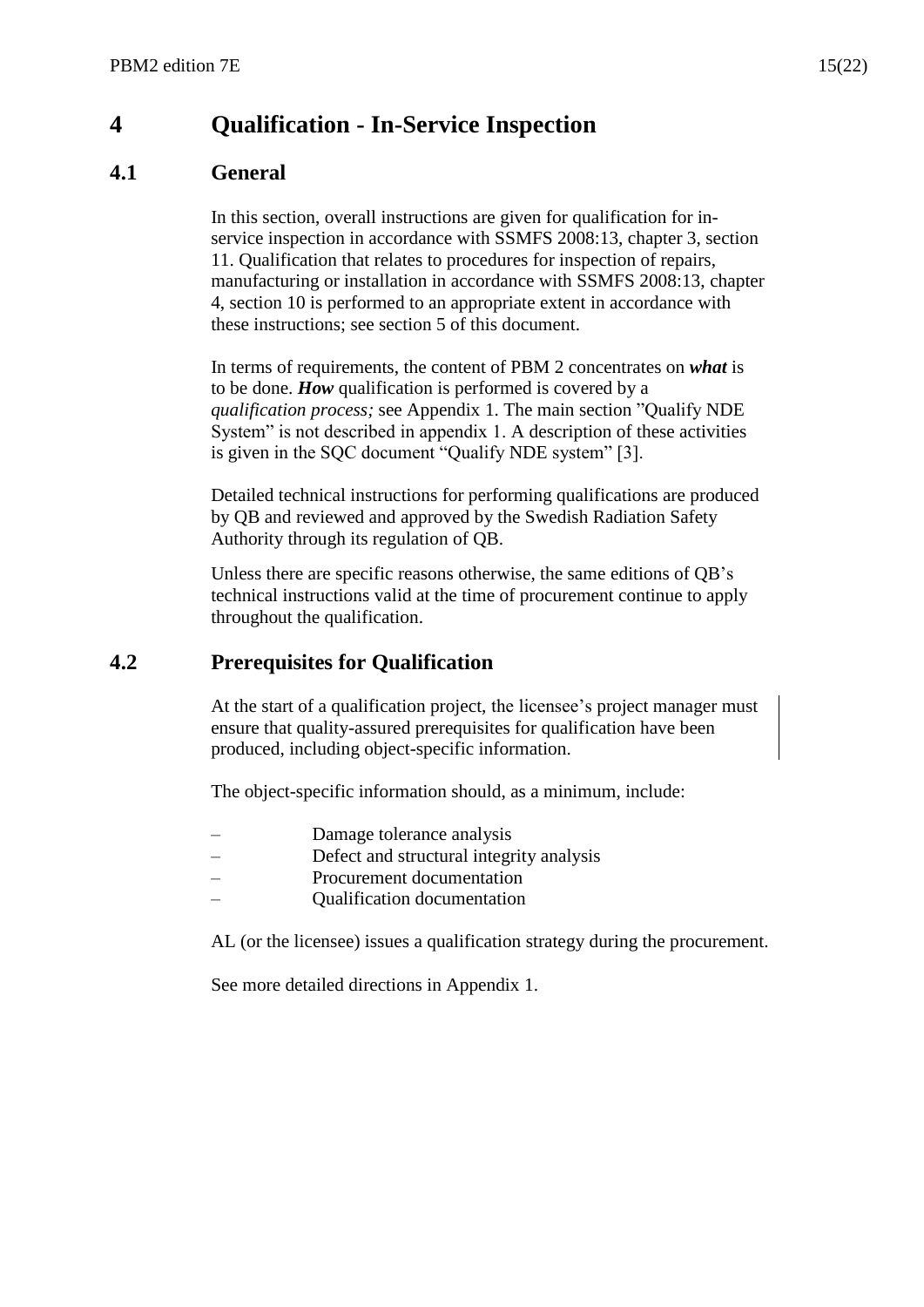## <span id="page-15-0"></span>**4.3 Test Specimens**

Test specimens are designed to simulate inspection situations for which a particular inspection system is to be qualified. The geometric shape can be identical with a particular component in a plant, but should normally be more general and represent several components. Defects to be implanted must be based on defect descriptions produced by the licensee and agreed by the licensee, AL and QB. There are two different types of test specimens:

- Blind test specimens, for which information about implanted defects is kept strictly secret.
- Open test specimens, for which information about the implanted defects may be disclosed to individuals undergoing qualification.

Due to the secrecy requirements regarding implanted defects in blind test specimens, the qualification body handles certain parts of the preparation process.

As a guideline for the choice of test specimen manufacturers and the defect simulations which the respective manufacturers have documented ability to produce, the so called Defect Matrix is written; see report in accordance with [9].

The defect content of a test specimen is described in a defect specification based on the prerequisites for qualification.

QB prepares defect specifications for the blind test specimens for the practical trials regarding personnel qualifications. These defect specifications are classified as secret. The defect specifications for the open test specimens for procedure qualification are prepared by the licensee, however, since they are part of the prerequisites for qualification, they have to be reviewed and approved by QB.

If the licensee so requests, QB must also be able to prepare the defect specifications and any necessary technical justifications for the open test specimens.

It is important that the defects in the blind test specimens correspond closely to those specified for the open test specimens. QB must therefore design the blind test specimens to the same prerequisites as the open test specimens. This is also valid when choosing existing test specimens.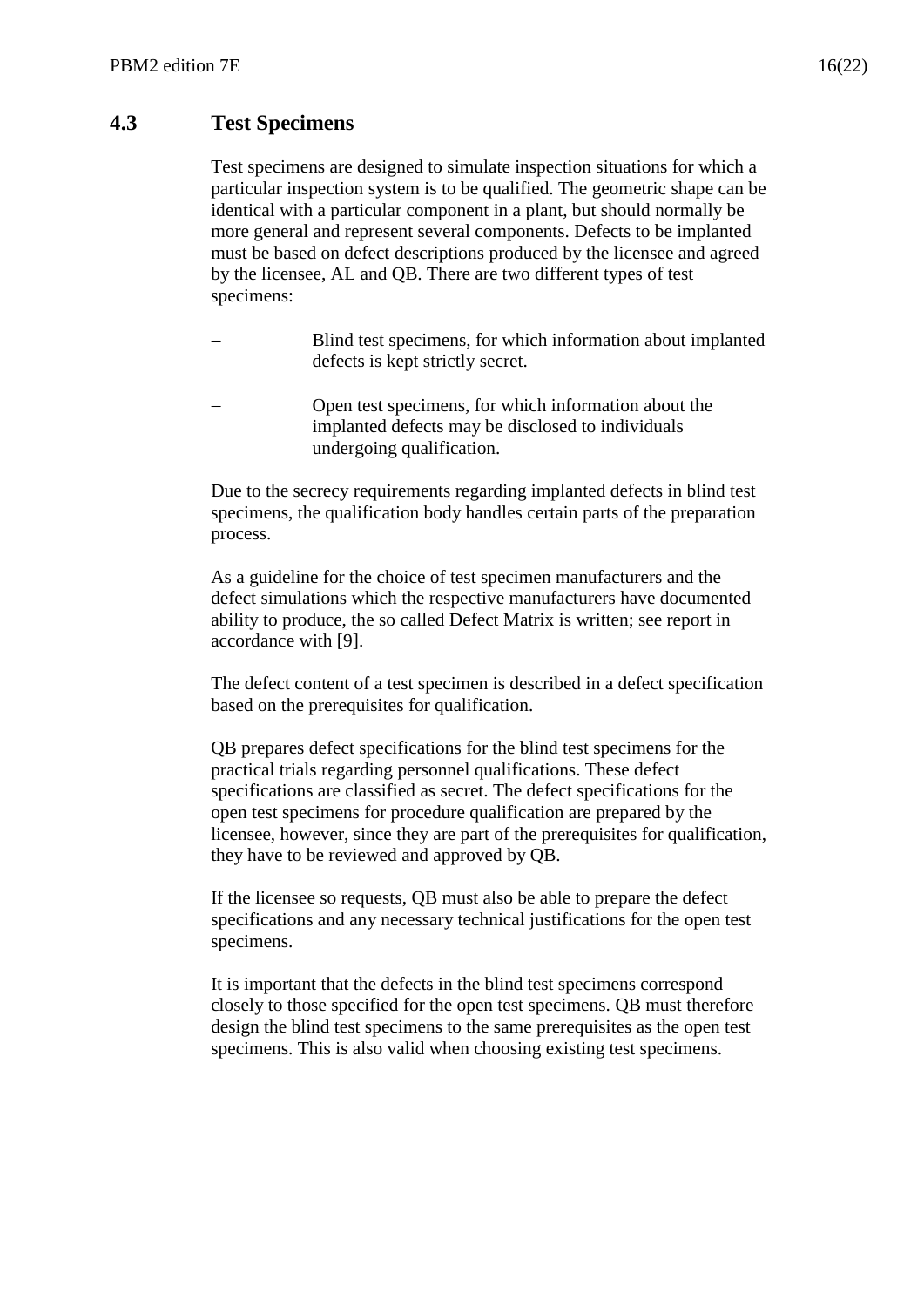#### **4.3.1 Quality assurance**

Organisations dealing with test specimens (the manufacturer, the licensee, AL and QB) must have a quality-assurance system that ensures that classified information is handled correctly and that non-disclosure agreements required for staff in these organisations are adequately issued.

The test specimen manufacturer must work in accordance with a quality assurance system that fulfils the requirements given in EN ISO 9001 or the equivalent. The test specimen manufacturer must also be approved by the licensee and QB for manufacturing of the defect type in question.

Manufacturing must follow a detailed manufacture and inspection plan. The manufacture and inspection plan must be reviewed and approved by the licensee and QB.

The inspection plan should, where applicable, refer to sections in KBM [10].

The licensee must audit manufacturers of test specimens to an appropriate extent, taking the scope of the order into account. QB must always be informed of such audits and invited to participate.

#### **4.3.2 Fingerprint**

A fingerprint must generally be performed for every manufactured test specimen, in order to ensure the quality of the test specimen. The fingerprint is intended as an assessment of whether the test specimen's defect simulations fulfil the defect specification, and function as a quality assurance prior to procedure and personnel qualification.

Fingerprint of test specimen is normally performed by QB.

#### <span id="page-16-0"></span>**4.4 Inspection Procedure**

The inspection procedure, produced by AL, is the vital input document for the qualification of an inspection system.

The inspection procedure should normally comply with the guidelines in ENIQ Recommended Practice 12 [6].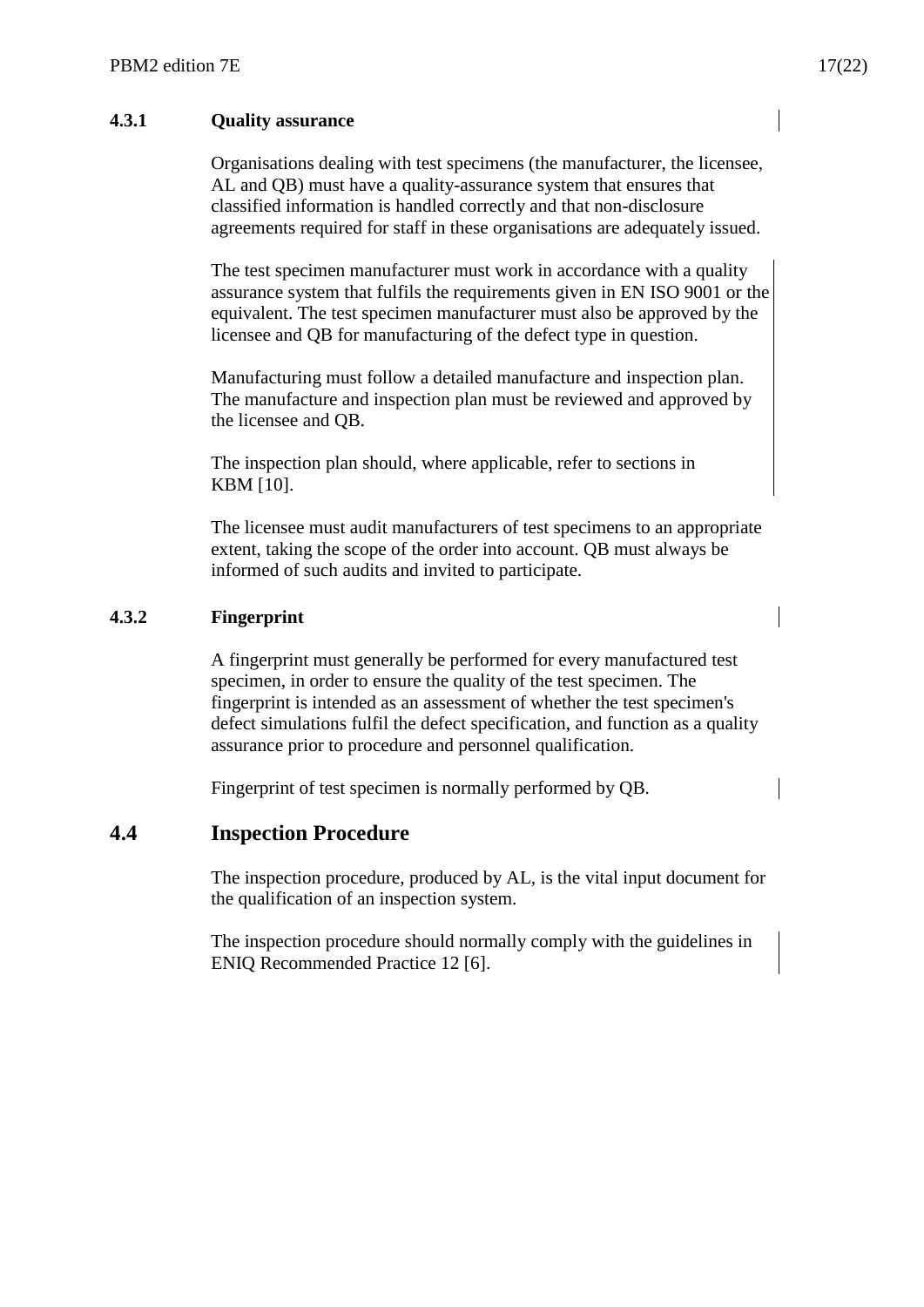## <span id="page-17-0"></span>**4.5 Technical Justification**

The technical justification (TJ) is normally prepared by AL and is the key document in which all the theoretical evidence and reports of different trials, supporting the chosen inspection technique and its application in the inspection procedure, are accounted for. The TJ must also include a measurement uncertainty analysis.

The TJ should normally comply with the guidelines given in ENIQ Recommended Practice 2 [7]. An example of a technical justification is found in the report Enhagen 1 [8].

#### <span id="page-17-1"></span>**4.6 Qualification Procedure**

For each individual qualification, QB issues a qualification procedure. The purpose of the qualification procedure is to give detailed instructions for the specific qualification. The licensee and AL must be given the opportunity to comment on the qualification procedure before the actual qualification starts. The qualification procedure must state how QB assesses the results of the practical demonstrations included in the qualification.

#### <span id="page-17-2"></span>**4.7 Practical Demonstrations for Procedure and Equipment Qualification**

The requirements for practical demonstration are assessed and decided during review of TJ. Practical demonstrations are then performed under QB's leadership in accordance with stipulated instructions and an agreed qualifying procedure.

Qualification of equipment is generally performed together with a Factory Acceptance Test (FAT).

A programme for equipment qualification/FAT is generally prepared by AL and reviewed and approved by the licensee and QB.

Open test specimens are generally used for procedure and equipment qualification.

Inspection equipment must be prepared, checked and test run before qualification begins. If assembly of the equipment is necessary, sufficient time must be allowed for checks and test runs.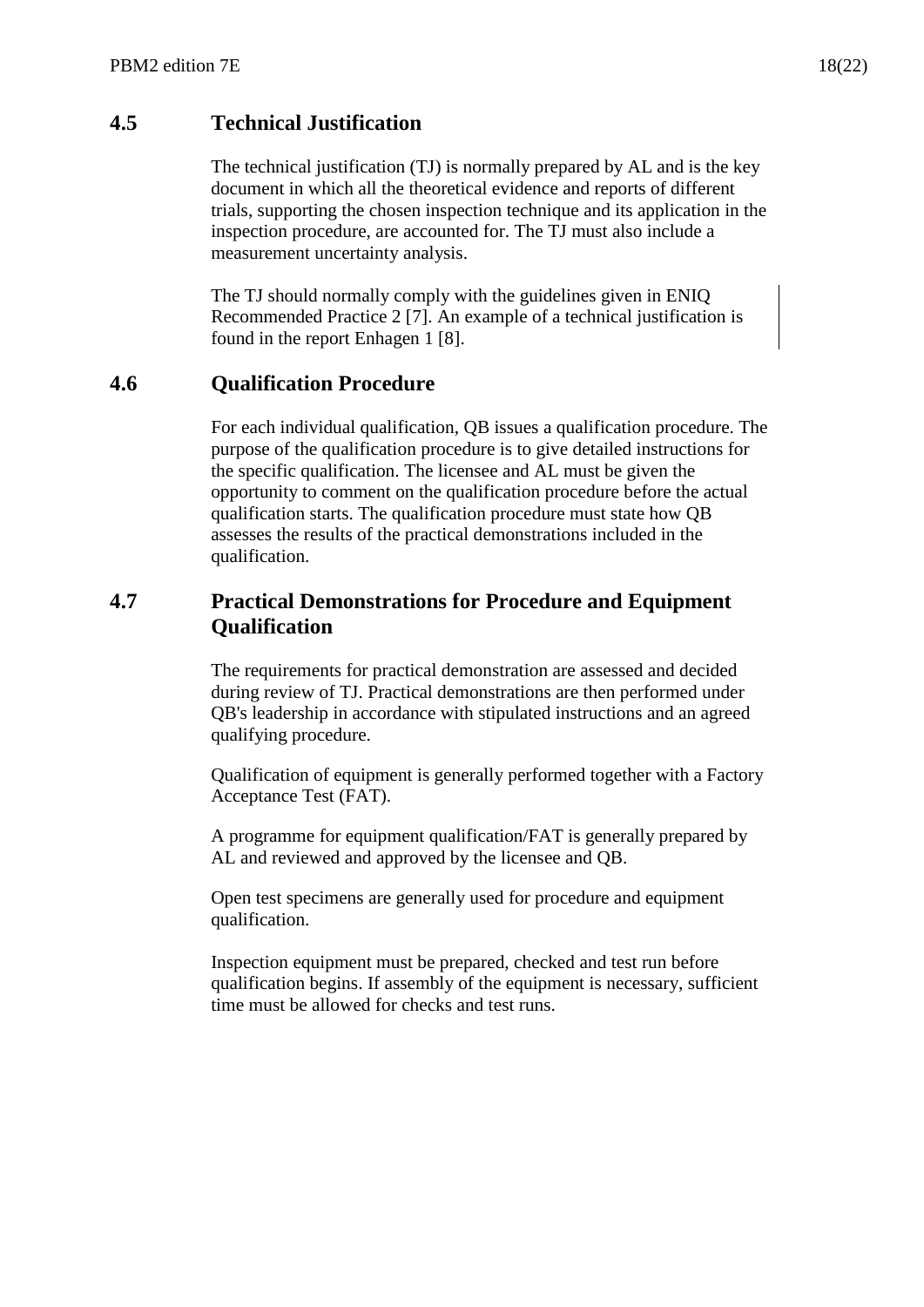#### <span id="page-18-0"></span>**4.8 Personnel Qualification**

Qualification of personnel requires the existence of a qualified procedure and equipment. The qualification can be done separately for detection, characterisation, sizing or all parts together. It can be divided into four elements:

- Data collection
- **Detection**
- Characterisation
- Sizing.

The qualification may include individual elements or combinations of these.

Personnel who are to be qualified for data collection and analysis must be certified to at least level 2 in accordance with ISO 9712 or another national standard with corresponding requirements. For other assignments during mechanised inspection, an assessment must be made regarding necessary basic personnel competence.

A qualification certificate for personnel is valid for 5 years, as from the date of the qualification was carried out with approved results.

#### <span id="page-18-1"></span>**4.9 System Qualification**

Equipment, procedure and personnel qualifications for one and the same inspection system may be qualified together. This is regarded as a system qualification. If any part of the system is changed, including personnel, a new assessment of the whole inspection system must be carried out.

#### <span id="page-18-2"></span>**4.10 Requalification**

Requalification can become necessary when personnel, procedures or equipment have failed the qualification.

In the event of requalification due to failed qualification, the customer (the licensee and/or AL) must first show that appropriate measures have been taken to rectify the cause of the failure.

Personnel who do not fulfil the stated requirements for one or more elements may only take one requalification during the course of one year.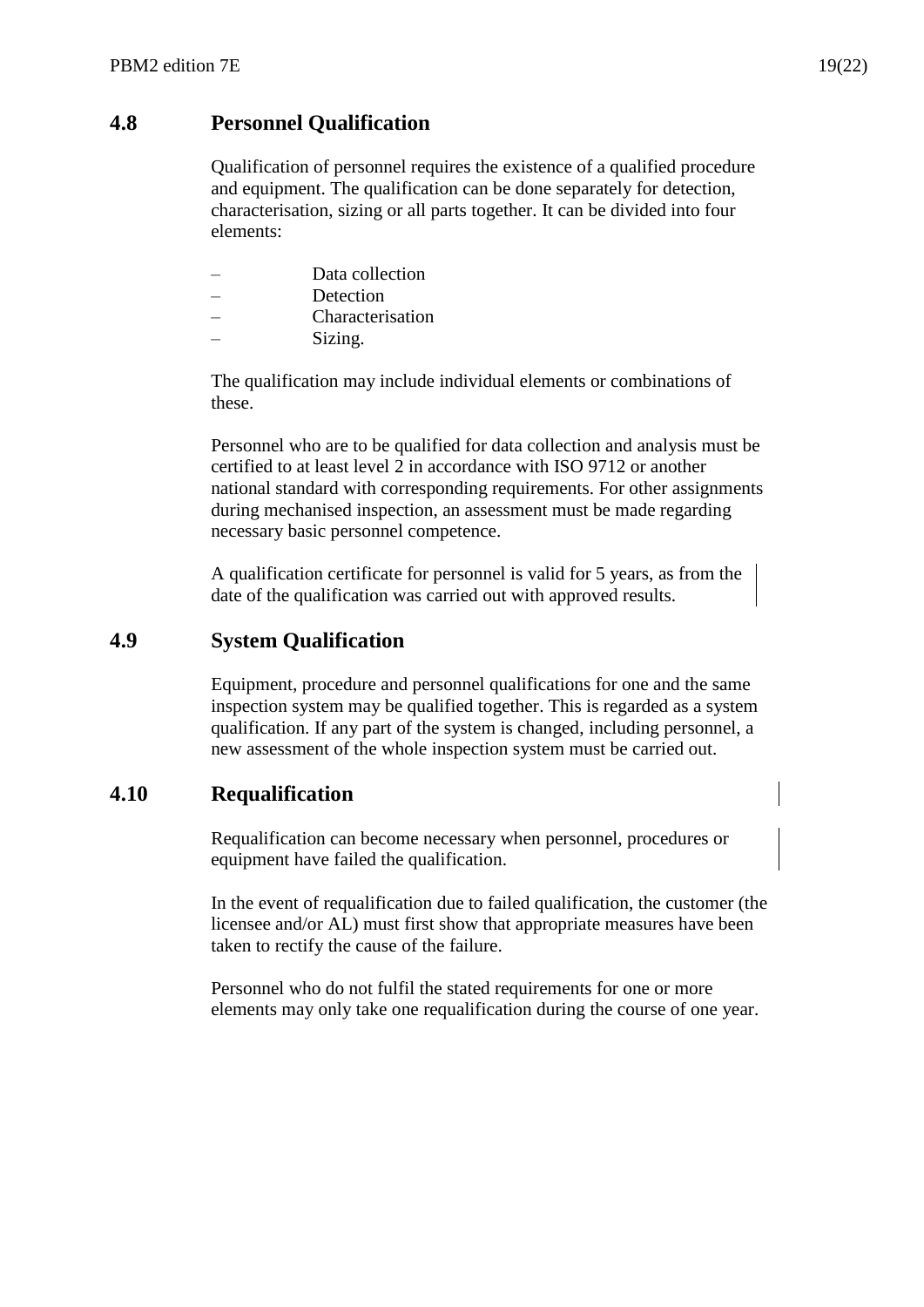## <span id="page-19-0"></span>**4.11 Reporting of Results**

Qualification results are reported by QB to the licensee who has ordered the qualification, if not otherwise specifically stated in the order. Reports may also be provided to others by specific agreement.

Reporting to parties other than the licensee is an issue between the parties concerned and not the responsibility of the qualification body.

The scope and validity of the qualification must be documented by QB.

Qualification of equipment and procedures has no time limit, provided there are no significant changes. Observe that the conditions in accordance with section 4.15 (assessment that the conditions of qualified inspection systems are being maintained over time) must be met.

Personnel qualifications have a time limit. The period of validity must be stated in the documentation.

## <span id="page-19-1"></span>**4.12 Experience Feedback**

At the completion of each qualification project, a final meeting must be held, where all the parties involved have an opportunity to exchange experiences.

In order to improve the process, lessons learned and experiences gained must be continuously documented and distributed to those concerned by the qualification activities.

#### <span id="page-19-2"></span>**4.13 Deviations**

Deviations during the qualification process (including inspection) are divided into three categories:

- Deviations before or after the inspection.
- Deviations in technique during inspection.
- Deviations because of inspection restrictions.

Handling of deviations is described in more detail in appendix 1.

A possible result of QB's assessment of deviations in technique during inspection is withdrawal of the validity of the qualification. AL and licensee shall be given an opportunity to comment before a decision on withdrawal is taken.

#### <span id="page-19-3"></span>**4.14 Appeals**

Request for appeal of QB's decision may be made to the Swedish Radiation Safety Authority.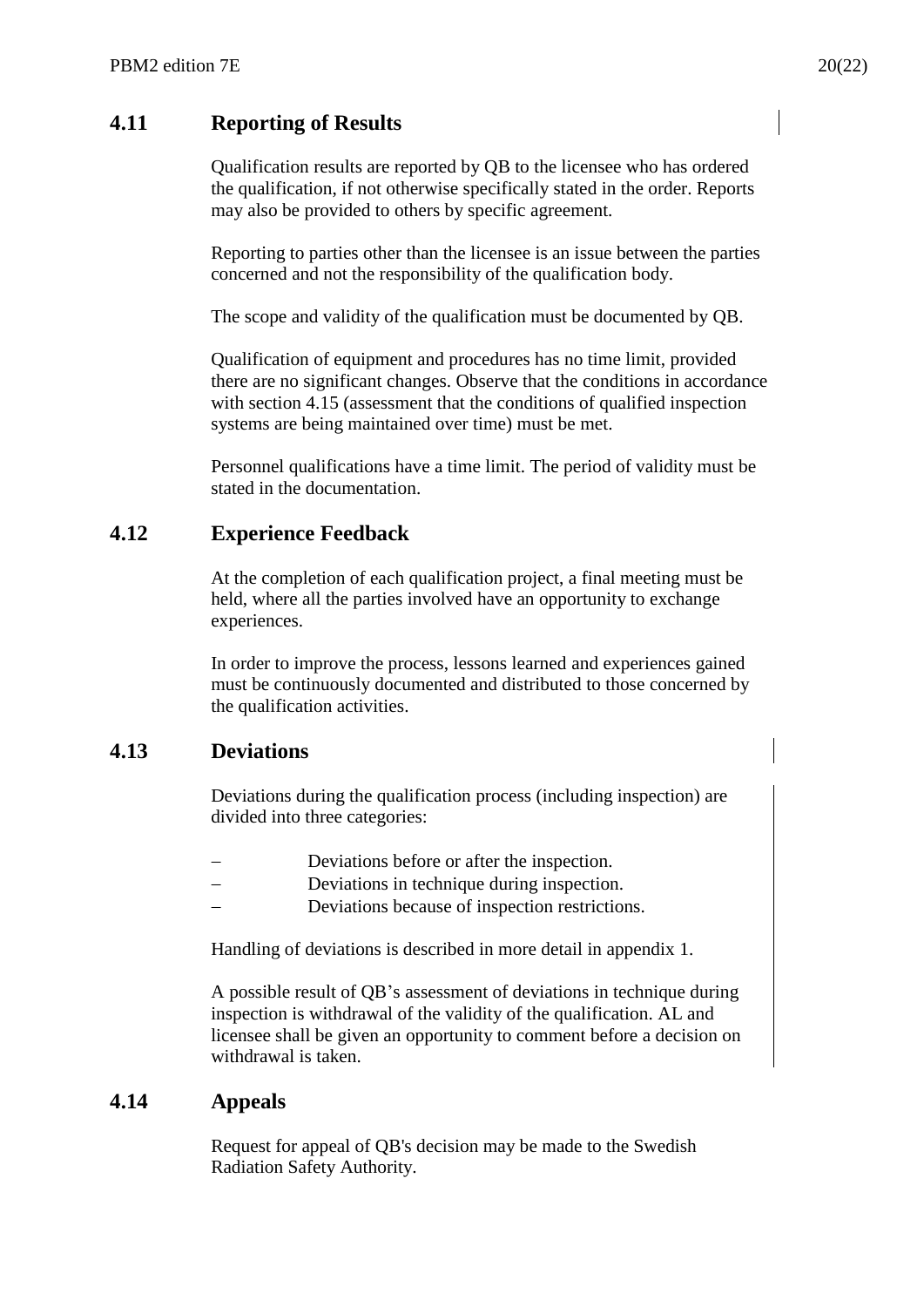#### <span id="page-20-0"></span>**4.15 Assessment that the Conditions of Qualified Inspection Systems are Maintained over Time**

In accordance with SSM2015-5453 [5], an assessment shall be made of that the conditions of qualified inspection systems are maintained over time if the testing laboratory holds a national accreditation in accordance with EN ISO/IEC 17025:2005.

However, this requirement is not imposed if the testing laboratory has been accredited by Swedac in accordance with chapter 2 section 7 in SSMFS 2008:13 [1], the validity of the inspection system is then stated on the qualification certificate.

Regarding foreign accredited laboratories, AL, which hold a national accreditation in accordance with SS-EN ISO/IEC 17025:2005, the following apply:

- As a substitution for the requirement on a Swedac accreditation, a qualification body (QB) shall perform an assessment that conditions of the qualification system are maintained over time.
- The assessments must at the time of the inspection not be older than 5 years, as from the qualification date for the procedure or the date when major revisions of the inspection system were performed. What is considered a major revision is determined by QB.
- After the assessment, QB issues an assessment report.
- In the event the assessment has been replaced by a "major revision", this shall be stated in QB's qualification report.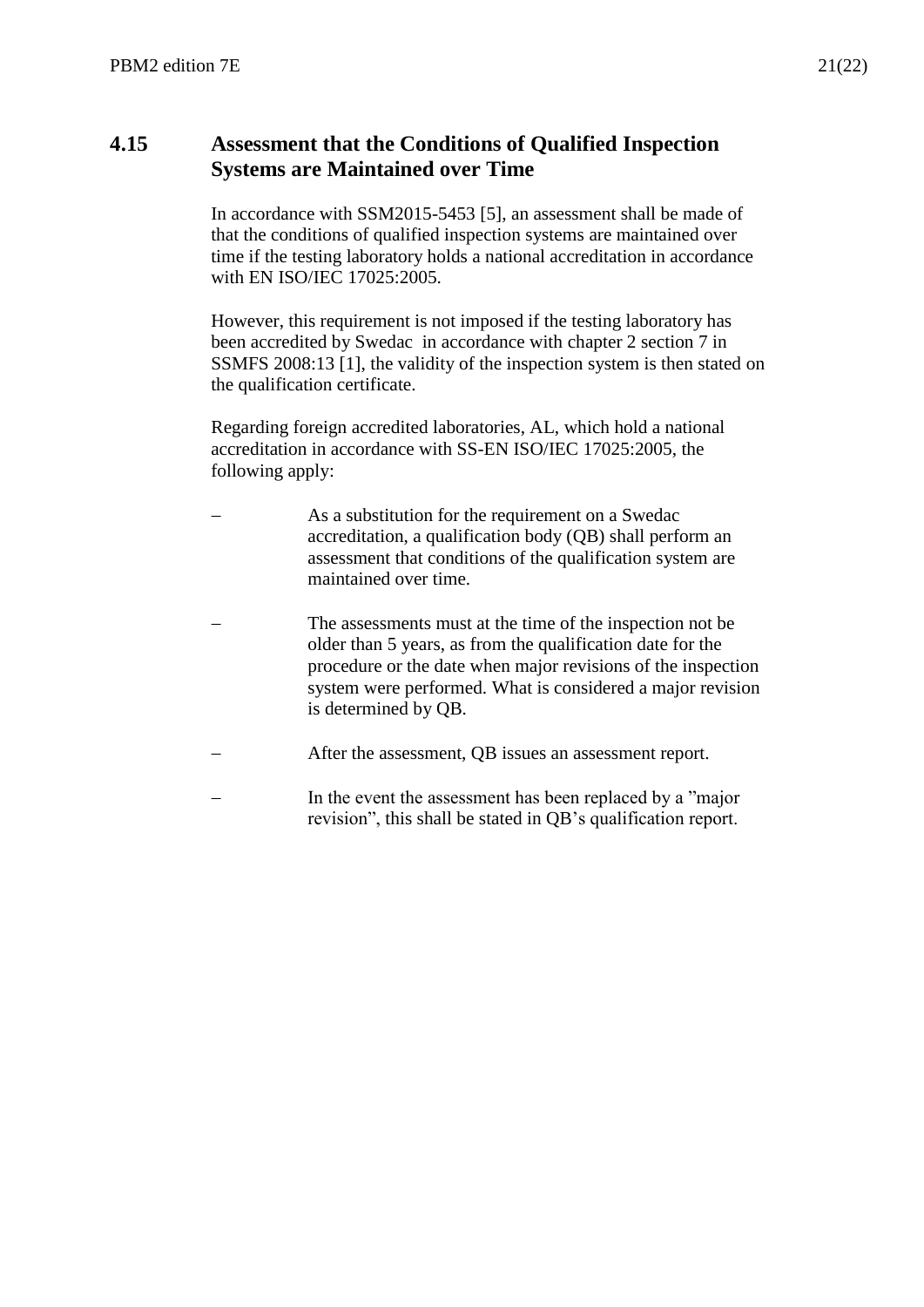# <span id="page-21-0"></span>**5 Qualification - Repair, Manufacture and Installation**

## <span id="page-21-1"></span>**5.1 General**

SSMFS 2008:13, chapter 4, section 10 states: "Non-destructive examination in connection with inspections in accordance with section 8 (of repairs, manufacture or installation) must be performed either with:

- well-proven inspection systems which by experience have been shown to be able to reliably detect and characterise the defects and imperfections that repair, manufacturing and installation processes can give rise to, or
- inspection systems that have been adequately assessed and qualified in accordance with chapter 3 section 11."

The general advice for the same section states: "In this case, *well-proven non-destructive examination systems* refer to those

- that are based on standardised methods, found in accepted product standards or similar regulations for inspection of equivalent products with similar quality requirements, and which have been used over a period of time, and experience of the ability to detect and discriminate has been documented for these methods, and
- whose practical application is governed by instructions or procedures that include the necessary calibration- and handling instructions and also the appropriate technical and methodology acceptance standards."

In practice the above means:

- 1 The licensee must be in agreement with AB that the inspection systems used for inspection are in fact *wellproven*. 2 If this is not the case, the part of the inspection system that is
- judged not to be well-proven must undergo relevant qualification.
- 3 The qualification must be supervised and assessed by QB.

If defects are removed without subsequent repair (e.g. boat sample), the machined area must be inspected with a qualified inspection system in accordance with chapter 3, section 11.

## <span id="page-21-2"></span>**5.2 Assessment of "Well-Proven"**

If there is any doubt that an inspection system can be regarded as *wellproven*, the licensee must make an assessment in accordance with the criteria in section 5.1 and present it to AB for compliance review, well in advance of the scheduled inspection.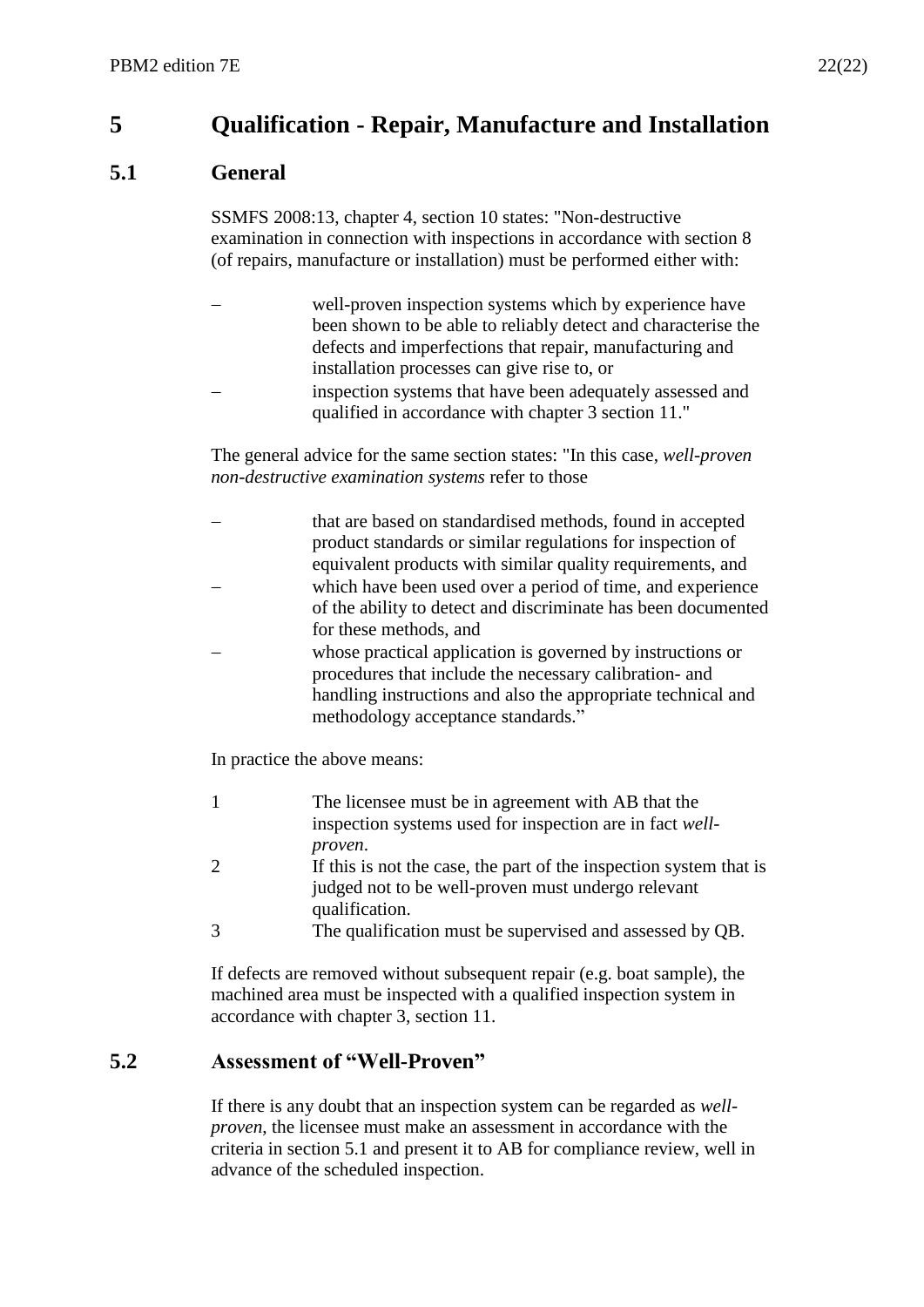#### <span id="page-22-0"></span>**5.3 Scope of Qualification**

The licensee (with the aid of AL) must analyse the needs and produce the necessary prerequisites for the qualification that is deemed relevant for the specific case.

The qualification documents must be reviewed by QB. Review with respect to compliance with the requirements given in SSMFS 2008:13 is performed by AB.

# <span id="page-22-1"></span>**6 Documentation**

All documentation shall be handled in accordance with valid requirements for information security and export control.

#### <span id="page-22-2"></span>**6.1 Qualification Dossier**

A qualification dossier must be created for every qualification. In this all the documents, assessments, reviews and other information from the qualification in question are collected. When a qualification is completed, the qualification dossier contains the complete documentation of the qualification. The dossier is archived by QB and is confidential. The quality assurance system of the QB must include regulations to ensure that information from the qualification dossier is only made available to those parties who are authorised to see it.

#### <span id="page-22-3"></span>**6.2 Register of Valid Qualifications**

QB must keep an up to date register of all completed qualifications. There must be searchable links between personnel and procedure qualifications.

#### <span id="page-22-4"></span>**6.3 Test Specimen Register**

QB must keep an up to date register of all blind test specimens that QB has specified, as well as all open test specimens reported by the licensee or AL. The information to be found in the register, routines for updating and authority to use the register must be controlled by an applicable instruction.